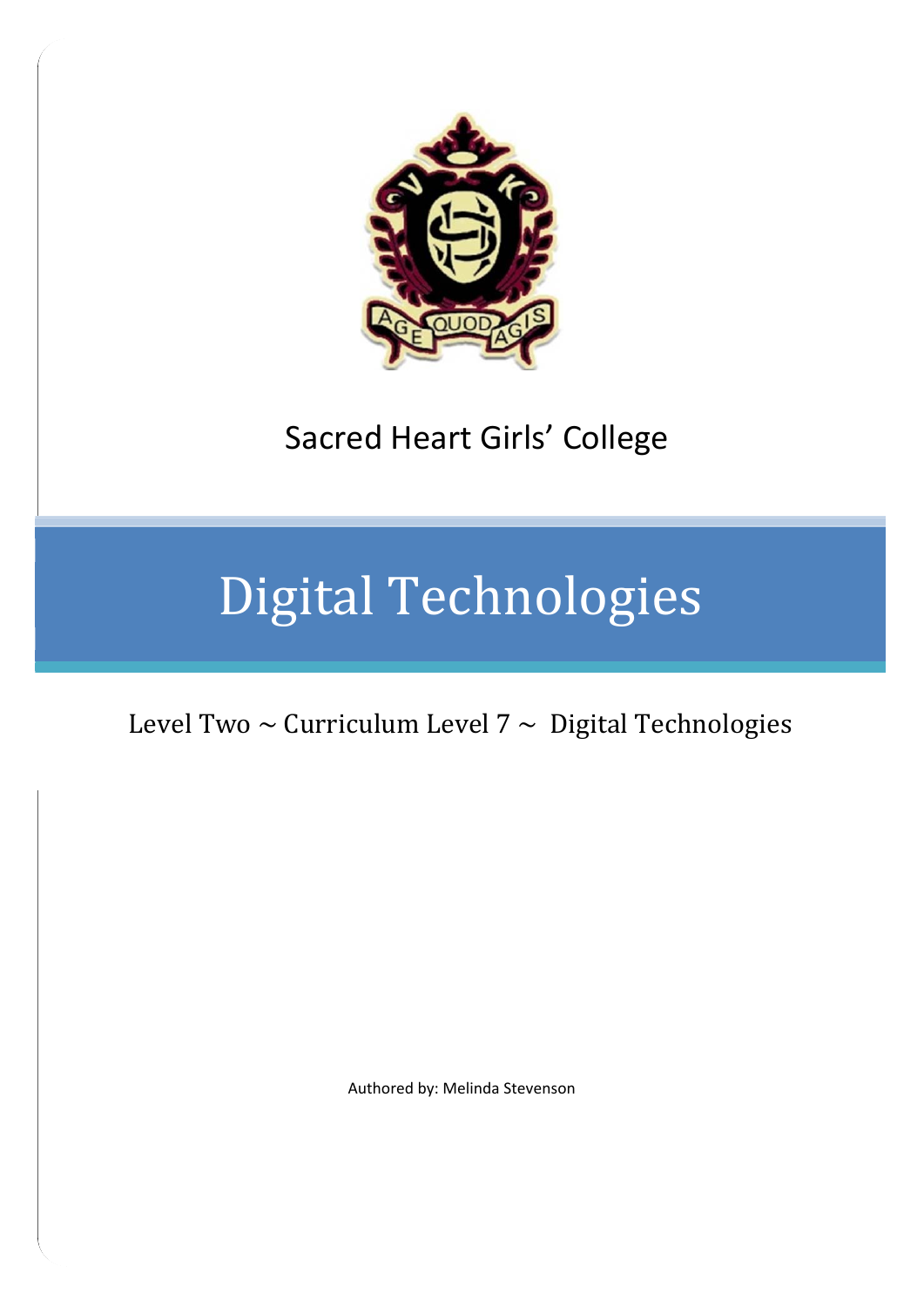# **DIGITAL TECHNOLOGIES**   $-2012 -$

## **Level 2 | Curriculum Level 7**

## **Course description**:

This course requires students to undertake technological practice to create 'fit for purpose' digital outcomes. As part of this practice students plan, develop, test and evaluate prototypes and evaluate these against the requirements of a brief. Students' also develop skills in using simple programming language, and use a range of tools and enhancements within the Adobe CS5 and Microsoft 2010 suites of software.

## **Focus Strands and Components:**

## **Technological Practice**

- o Undertake brief development to address an issue
- o Develop a conceptual design for an outcome
- o Demonstrate understanding of how technological modelling supports risk management
- **Digital Technologies**
	- o Implement advanced procedures to produce a specified digital information outcome with dynamically linked data
	- o Implement advanced procedures to produce a specified digital media outcome

## **This course aims to:**

- Provide students with the tools and knowledge to be safe, competent and confident Digital Citizens.
- Ensure students understand their legal, ethical, and moral responsibilities when developing digital outcomes.
- Provide an opportunity for students to learn and practice a range of advanced procedures in Microsoft Access Databases and Microsoft Word in order to integrate data using dynamic linking.
- Ensure students apply design elements and formatting techniques accurately and independently as they develop digital outcomes.
- Provide students with an opportunity to carry out technological practice in the area of Digital Technologies.
- Provide an opportunity for students to apply data integrity and testing procedures as they develop digital outcomes.
- Provide students with an opportunity to explore a context and identify a need or opportunity.
- Provide students with an opportunity to use a variety of techniques and tools to develop a conceptual design for a digital media outcome.
- Provide opportunity for students to identify and apply file management techniques to successfully produce and publish digital outcomes.
- Provide students with an opportunity to critically analysis their own and others functional modelling to determine fitness for purpose.
- Provide students with an opportunity to work closely with stakeholders in order to explore, evaluate and develop conceptual designs.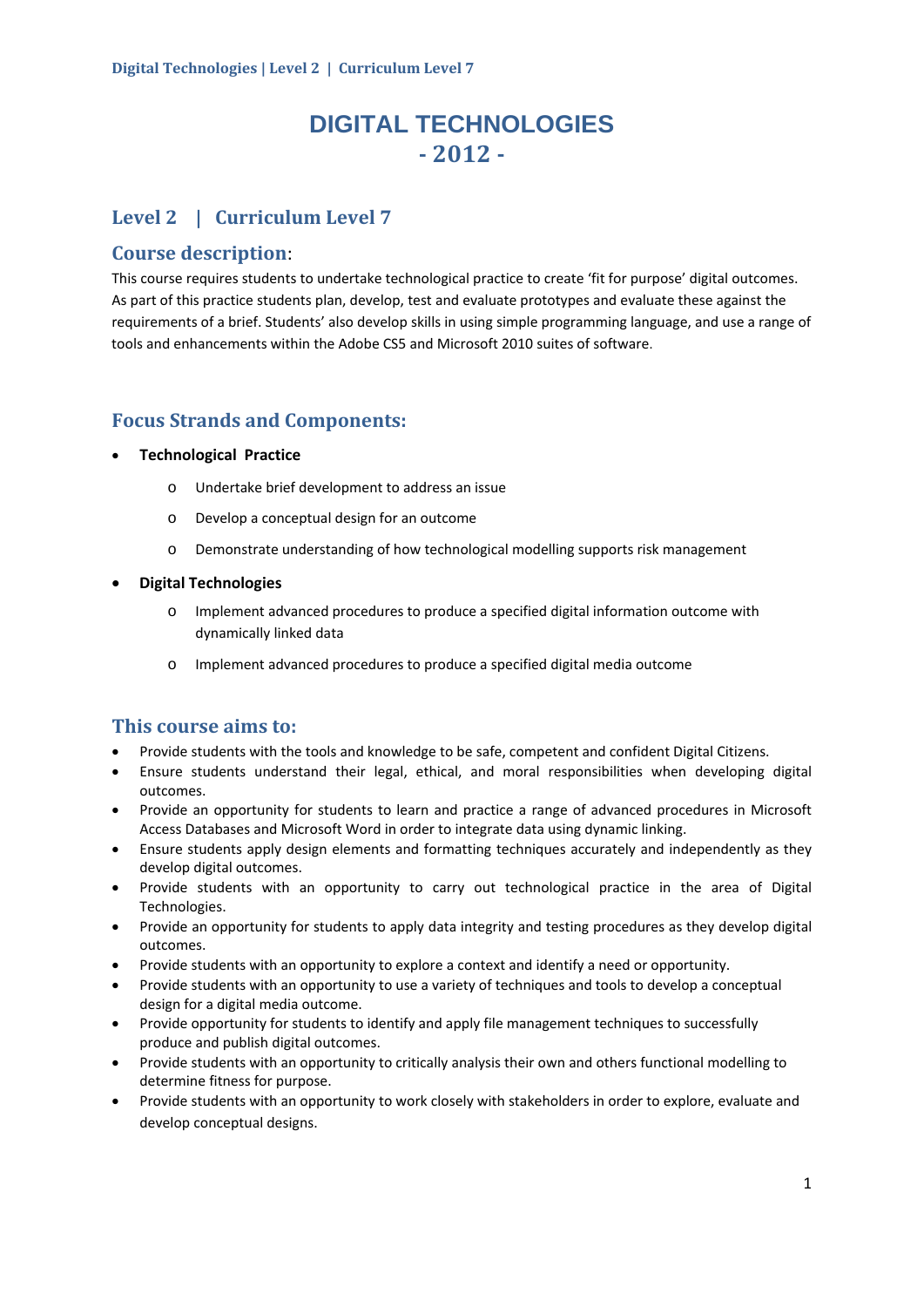## **Digital Technologies | Level 2 | Curriculum Level 7**

- Provide students with an opportunity to develop an understanding of how technological modelling supports risk management.
- Develop students' ability to use a range of advanced tools and enhancements within the Adobe CS5 Suite Develop students' ability to express their creativity when designing and making computer based solutions to issues

## **Course Duration:**

This course runs for 1 year and consists of 4 lessons per week (2 x 50 minutes lessons and 2 x 60 minute lessons)

## **Learning Outcomes:**

## **Digital Information | Implement advanced procedures to produce a specified digital information outcome with dynamically linked data**

*Students will:*

- Demonstrate the ability to apply advanced techniques to produce a specified digital information outcome that meets specifications and integrates data from a database and one other application using dynamic linking.
- Demonstrate the ability to apply appropriate design elements and formatting techniques to efficiently and clearly communicate a message.
- Demonstrate accuracy in the application of techniques, design elements, and testing procedures.
- Demonstrate independence with regard to decision making in the application of techniques, design elements, and testing procedures.
- Undertake techniques and testing procedures in a manner that economises the use of resources in the outcome's production and its use.
- Follow legal, ethical and moral responsibilities as appropriate to the outcome by considering the social implications of the outcome within an organisation and the wider community
- Evaluate this outcome's fitness for purpose against the brief.

# **Digital Media | Implement advanced procedures to produce a specified Digital Media Outcome**

*Students will:*

- Demonstrate the ability to select appropriate software based on the features of the program(s) that enable media types to be created, edited and integrated.
- Demonstrate the ability to use advanced tools and techniques to edit and integrate digital media types to create a digital media outcome.
- Demonstrate an understanding of graphical manipulation such as file formats, flattening, compressing, and working with vector and raster images.
- Demonstrate the ability to apply advanced formatting techniques and design elements to efficiently and clearly communicate a message.
- Demonstrate accuracy in the application of advanced data integrity and testing procedures to produce digital media outcomes that are fit for purpose and meet the specifications.
- Undertake advanced techniques and testing procedures in a manner that economises the use of resources in the outcome's production and its use.
- Follow legal, ethical and moral responsibilities as appropriate to the outcome.
- Evaluate the outcome's fitness for purpose against the brief.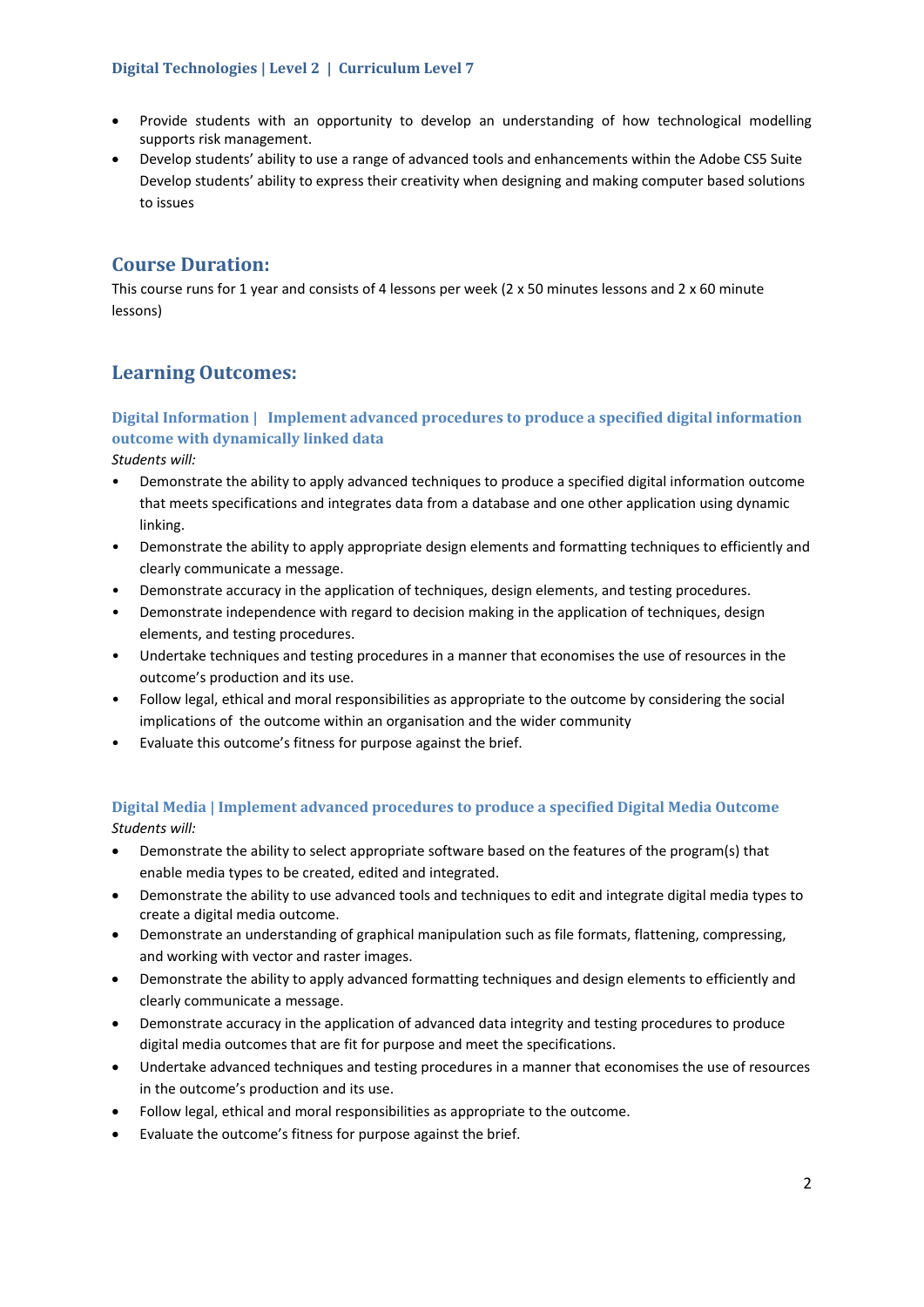## **Brief Development | Undertake brief development to address an issue**

*Students will:*

- Demonstrate the ability to explore a context to select an issue, and identify a need or opportunity relevant to their selected issue.
- Demonstrate the ability to establish a conceptual statement that justifies the nature of the outcome and why such an outcome should be developed with reference to the issue it is addressing.
- Demonstrate the ability to establish the specifications for an outcome using stakeholder feedback, and based on the nature of the outcome required to address the need or opportunity, consideration of the environment in which the outcome will be situated, and resources available
- Demonstrate the ability to communicate specifications that allow an outcome to be evaluated as fit for purpose
- Demonstrate the ability to work closely with stakeholders in order to develop specifications in terms of stakeholder feedback and wider community considerations

## **Outcome Development and Evaluation | Develop a conceptual design for an outcome**

*Students will:*

- Demonstrate the ability to generate design ideas that are informed by research and critical analysis of existing outcomes
- Demonstrate the ability to develop design ideas for outcomes that are justified as feasible with evidence gained through functional modelling
- Undertake critical analysis of other's functional modelling practices in order to inform their own functional modelling practices
- Undertake functional modelling to evaluate design ideas and develop and test a conceptual design to provide evidence of the proposed outcome's ability to be fit for purpose
- Demonstrate the ability to evaluate the suitability of materials/components, based on their performance properties, in order to select the most appropriate for use in the production of a feasible outcome
- Undertake functional modelling to gain specific evidence of an outcome's potential fitness for purpose and use this to justify any decisions to refine, modify and/or accept the outcome as final.
- Develop an understanding of the physical and social requirements of where the outcome will be situated to support and justify key design decisions and evaluations of the outcomes potential fitness for purpose.

# **Outcome Development and Evaluation | Demonstrate understanding of how technological modelling supports risk management**

*Students will:*

- Undertake research to determine how different types of modelling can be used to mitigate risk.
- Demonstrate an understanding of why different forms of modelling are used with different stakeholders groups.
- Demonstrate an understanding of how different types of modelling can provide valid and reliable evidence from different stakeholder groups.
- Demonstrate an understanding of why different forms of modelling are selected at different stages of technological practice to help determine what should or could be done.
- Demonstrate an understanding of functional modelling and prototyping.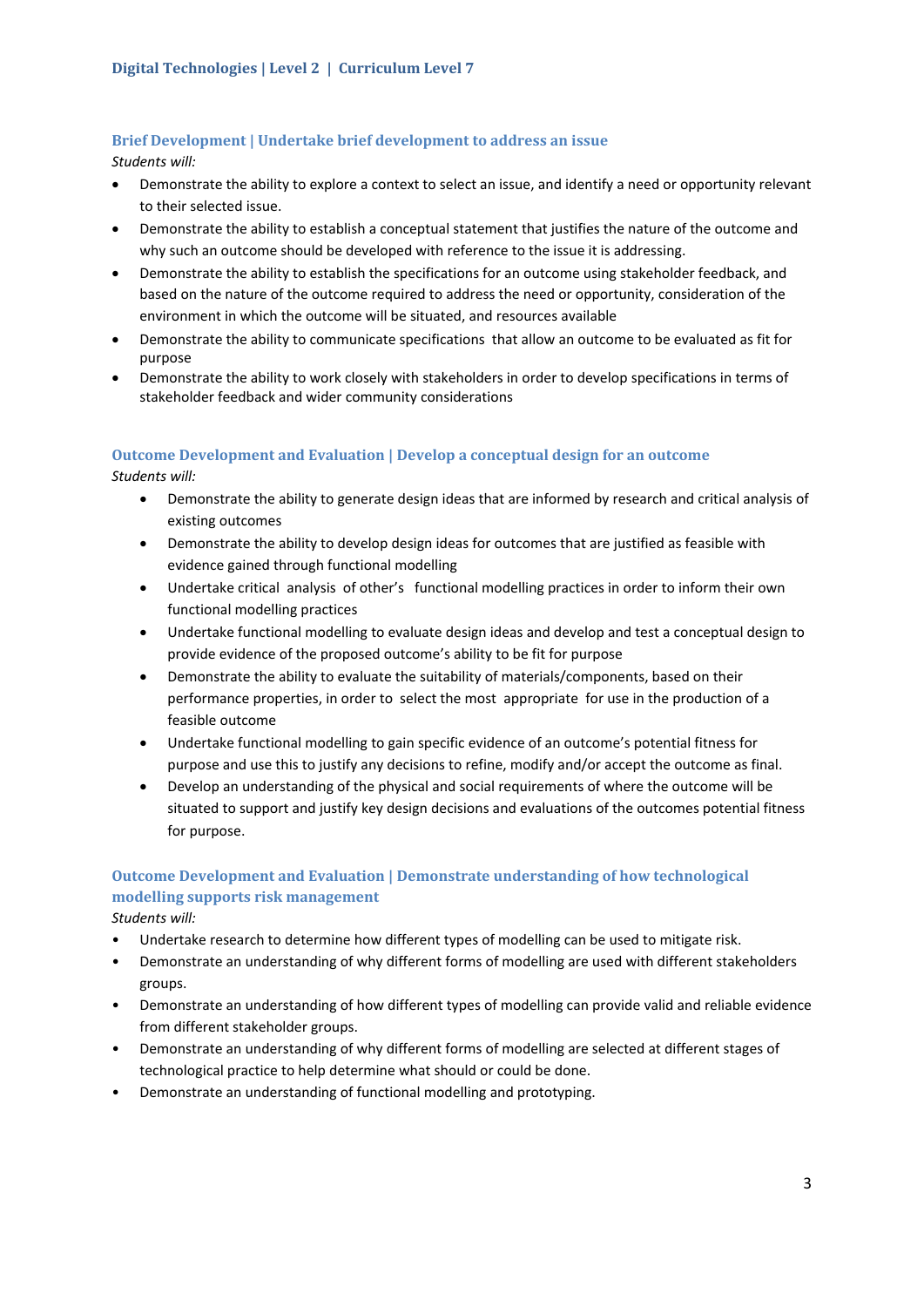## **Digital Information:** *Implement advanced procedures to produce a specified digital information outcome with dynamically linked data* Advanced procedures in MS Word 2010 Advanced procedures in MS Access 2010 Plus an **introduction** to AS2.3 Conceptual designs + AS2.5 technological modelling **Brief Development/Conceptual Design/ Digital Media Design. Design and Create a specified digital media outcome (Website)** XHTML and CSS ‐ Web Design Digital Media: Implement advanced procedures to produce a specified digital media outcome Brief Development : *Undertake brief development to address an issue* Conceptual Design: *Develop a conceptual design for an outcome Plus* Technological Modelling*: Demonstrate understanding of how technological modelling supports risk management Adobe CS5 ‐ Fireworks/Photoshop/Dreamweaver/ xhtml & css* **Technological Modelling and Risk Management** *Demonstrate understanding of how technological modelling supports risk management.*  Integrated with database design project and web design project. 10 Page Report.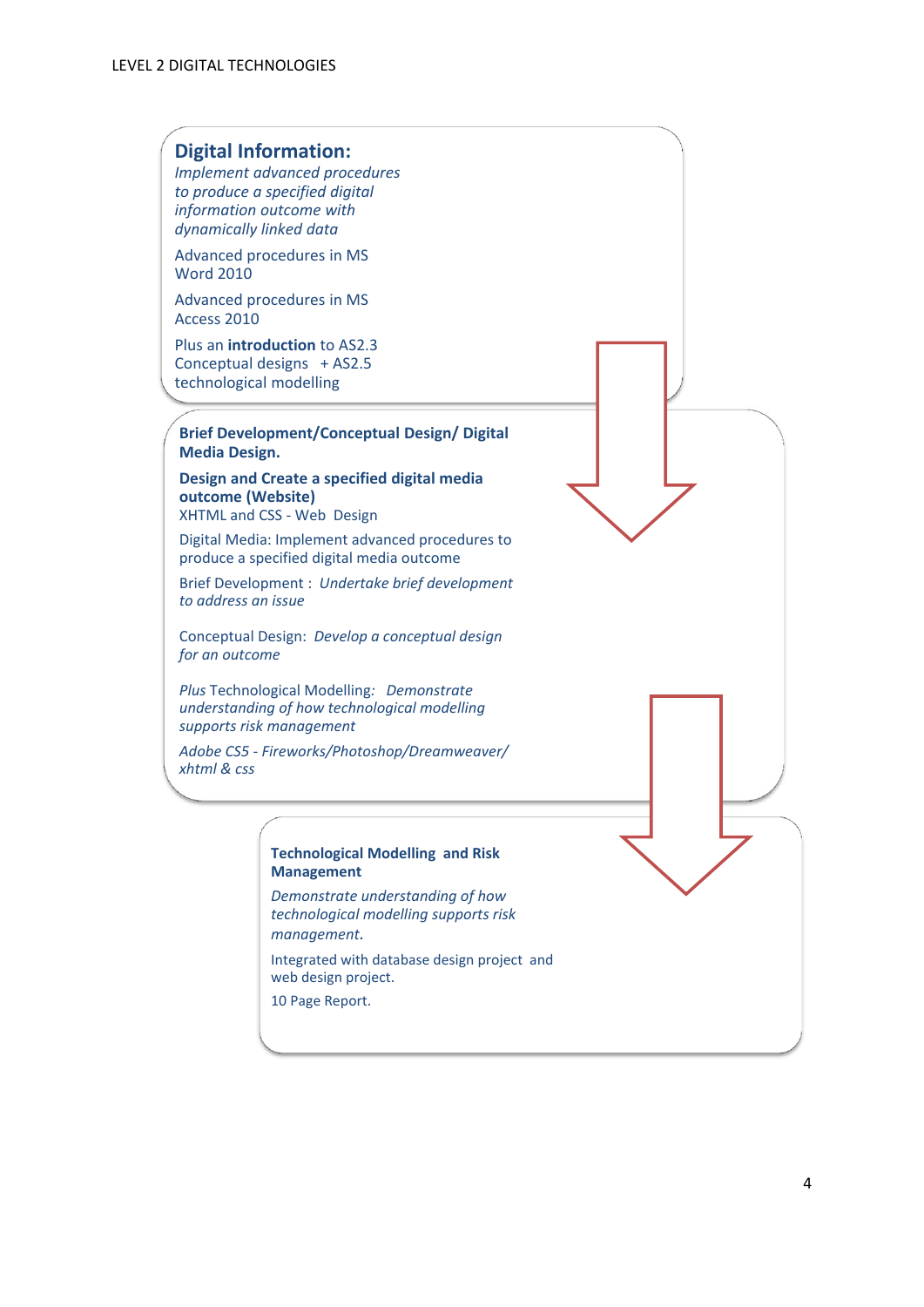## **Course Overview:**

The course is comprised of **Five** Achievement standards and **One optional Unit Standard**. Students can choose between being assessed against **either** AS 2.1 **or** AS2.3.

The credits contribute toward NCEA and the assessment methods are as follows:

| <b>AS</b><br><b>Number</b> | <b>Achievement Standard Title</b>                                                                                | <b>Credits</b> | <b>Method</b> |  |  |  |  |
|----------------------------|------------------------------------------------------------------------------------------------------------------|----------------|---------------|--|--|--|--|
| 2.1<br>AS91354             | Undertake brief development to address an issue                                                                  | 4              |               |  |  |  |  |
| or                         |                                                                                                                  |                |               |  |  |  |  |
| 2.3<br>AS91356             | Develop a conceptual design for an outcome                                                                       | 6              |               |  |  |  |  |
| 2.43<br>AS91370            | Implement advanced procedures to produce a specified digital<br>media outcome                                    | 4              |               |  |  |  |  |
| 2.41<br>AS91368            | Implement advanced procedures to produce a specified digital<br>information outcome with dynamically linked data | 6              |               |  |  |  |  |
| 2.5<br>AS91358             | Demonstrate understanding of how technological modelling<br>supports risk management                             | 4              | E             |  |  |  |  |
|                            | <b>TOTAL</b>                                                                                                     |                |               |  |  |  |  |
|                            | Alternative Assessment - Generic Computing Level 2                                                               |                |               |  |  |  |  |
| US25656                    | Create a website using a mark-up language to meet a set brief                                                    | 3              |               |  |  |  |  |

## The **Internal Standards** will be assessed as follows:

## **Project 1**

Implement advanced procedures to produce a specified digital information outcome with dynamically linked data**:** Achievement Standard 91368 (2.41)

Plus an introduction to Achievement Standards 91356 (2.3) + 91358 (2.5)

## **Project 2**

Implement advanced procedures to produce a specified digital media outcome  $\sim$ Create a brochure website: Achievement Standards 91358 (2.5) + 91370 (2.43) + 91354 **or** (2.1) + 91356 (2.3)

**External Standard:**  AS91358 ‐ Demonstrate understanding of how technological modelling supports risk management - case study based on knowledge and skills developed during the year.

## **Optional Internal Assessment:**

**Generic Computing Unit Standard –** US25656 – 3 Credits Create a website using a mark‐up language to meet a set brief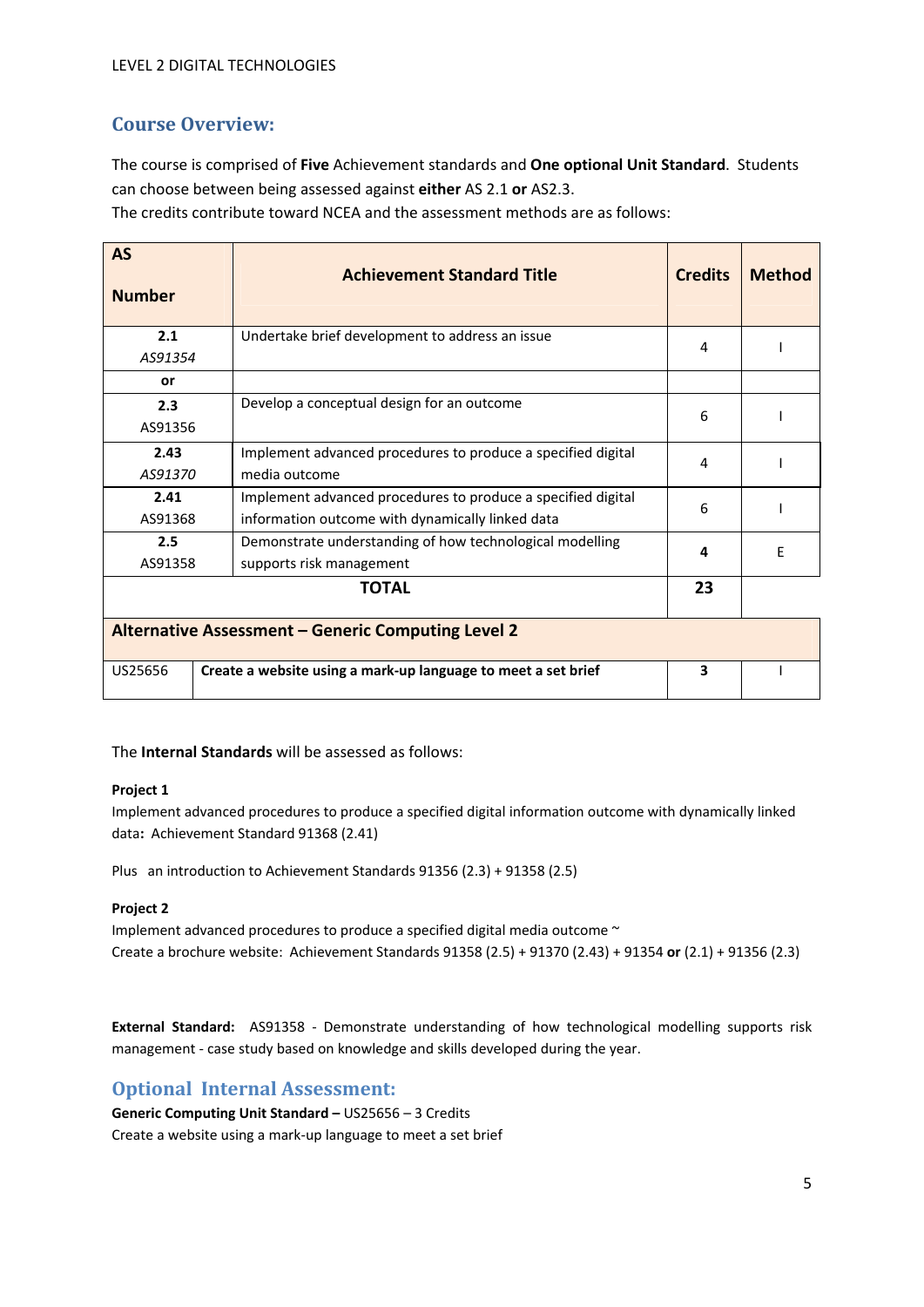## **The Internal Standards will be assessed as follows:**

## **Project 1 | Madge's 70 Birthday**

- o Use a range of advanced tools and techniques within MS Word 2010 to format, integrate and display a collection of data.
- o Use a range of advanced tools and techniques with MS Access 2010 to design and create a relational database in order to display and extract data
- o Dynamically link data between the database and a mail merge letter
- o Acknowledge all sources of information using APA referencing
- o Evaluate the outcome's fitness for purpose against the brief.

## **Achievement Objective(s):**

*Students will:*

- *Implement advanced procedures to produce a specified digital information outcome with dynamically linked data*
	- o Assessment: Achievement Standard 91368 [2.41]

Implement advanced procedures to produce a specified digital information outcome with dynamically linked data:

- Linking related tables in a database, using keys
- **•** Creating two table queries
- Creating multiple criteria queries using logical, mathematical and wildcard operators
- Customising reports and forms
- Setting validation rules to restrict what users can enter in a given field (such as expressions, operators and input mask).
- Applying section breaks
- **Using the bibliography tool**
- Applying multi‐level bullet points
- **Applying styles**
- Applying data integrity and testing procedures.

## **Project 2 | Website Design – Brochure Website**

- o Follow the design process in order to explore a given context to identify an issue, determine a need or opportunity, and undertake brief development to communicate the nature of the outcome which resolves the issue
- o Developing a conceptual design for a digital media outcome
- o Design and create an a brochure website for a stakeholder that integrates media types and incorporates original content
- o Carry out functional modeling in order to explore and evaluate developing design ideas and conceptual designs
- o Carry out testing to evaluate the outcomes fitness for purpose against the brief.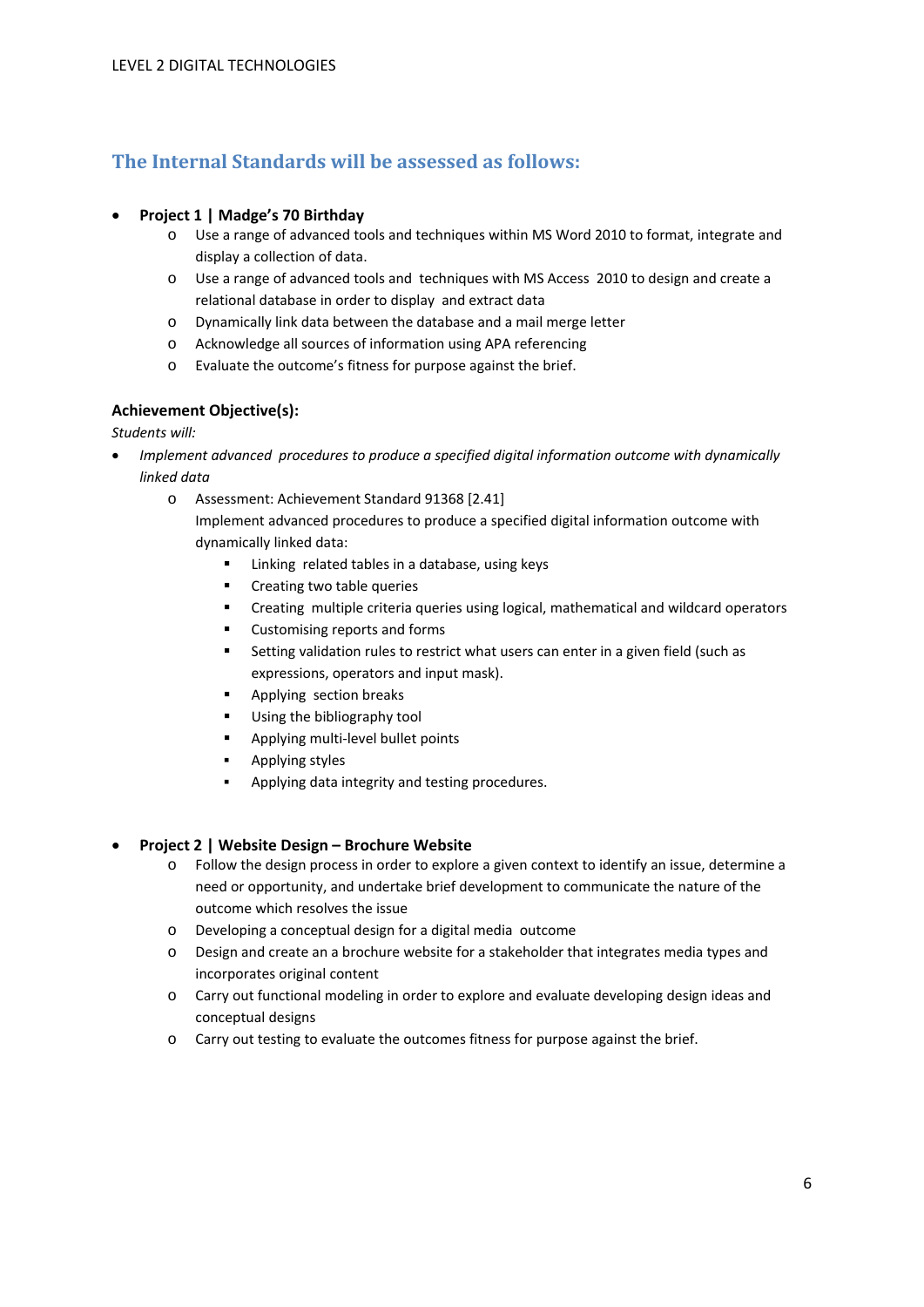## **Achievement/Learning Objective(s):**

*Students will:*

- *Undertake brief development to address an issue*
- *Develop a conceptual design for an outcome*
- *Implement advanced procedures to create a digital media outcome*
- Demonstrate understanding of how technological modelling supports risk management
	- o Assessment: Achievement Standard 91354 [2.1]
		- Justify the nature of an intended outcome in relation to the issue to be resolved and justify specifications in terms of key stakeholder feedback and wider community considerations.
		- o + Achievement Standard 91356 [2.3]
			- Critically analyse their own and others' outcomes and evaluative practices to inform the development of ideas for feasible outcomes.
			- Undertake a critical evaluation that is informed by on-going experimentation and functional modelling, stakeholder feedback, and trialling in the physical and social environments.
			- Use the information gained to select, justify, and develop an outcome.
			- Evaluate this outcome's potential fitness for purpose against the brief.
			- Justify the evaluation using feedback from stakeholders and demonstrating a critical understanding of the issue.
		- o + Achievement Standard 91370 [2.43]
			- Select software based on the features of the program(s) that enable media types to be created, edited and integrated
			- Use advanced tools and techniques to edit and integrate digital media types to create a digital media outcome
			- Apply advanced formatting techniques, design elements, and data integrity and testing procedures, to ensure a digital media outcome meets the specifications
			- Follow legal, ethical, and moral responsibilities as appropriate to a digital media outcome
			- Show accuracy and independence in the application of advanced tools, techniques and testing procedures
			- Apply tools and techniques and testing procedures in a manner that economises the use of resources in a digital media outcome's production and usability

## **External Achievement Standard – 10 Page Report**

o Case study report based on the knowledge and skills developed throughout the year. *This achievement standard will underpin all knowledge and skills developed during the year*.

## **Achievement Objective(s):**

*Students will:*

- *Demonstrate understanding of how technological modelling supports risk management*
	- o Achievement Standard 913568 [2.5]
		- Develop an understanding of how technological modelling supports risk management
		- **■** Undertake research to determine how different types of modelling can be used to mitigate risk
		- Demonstrate an understanding of why different forms of modelling are used with different stakeholders groups.
		- Demonstrate an understanding of how different types of modelling can provide valid and reliable evidence from different stakeholder groups.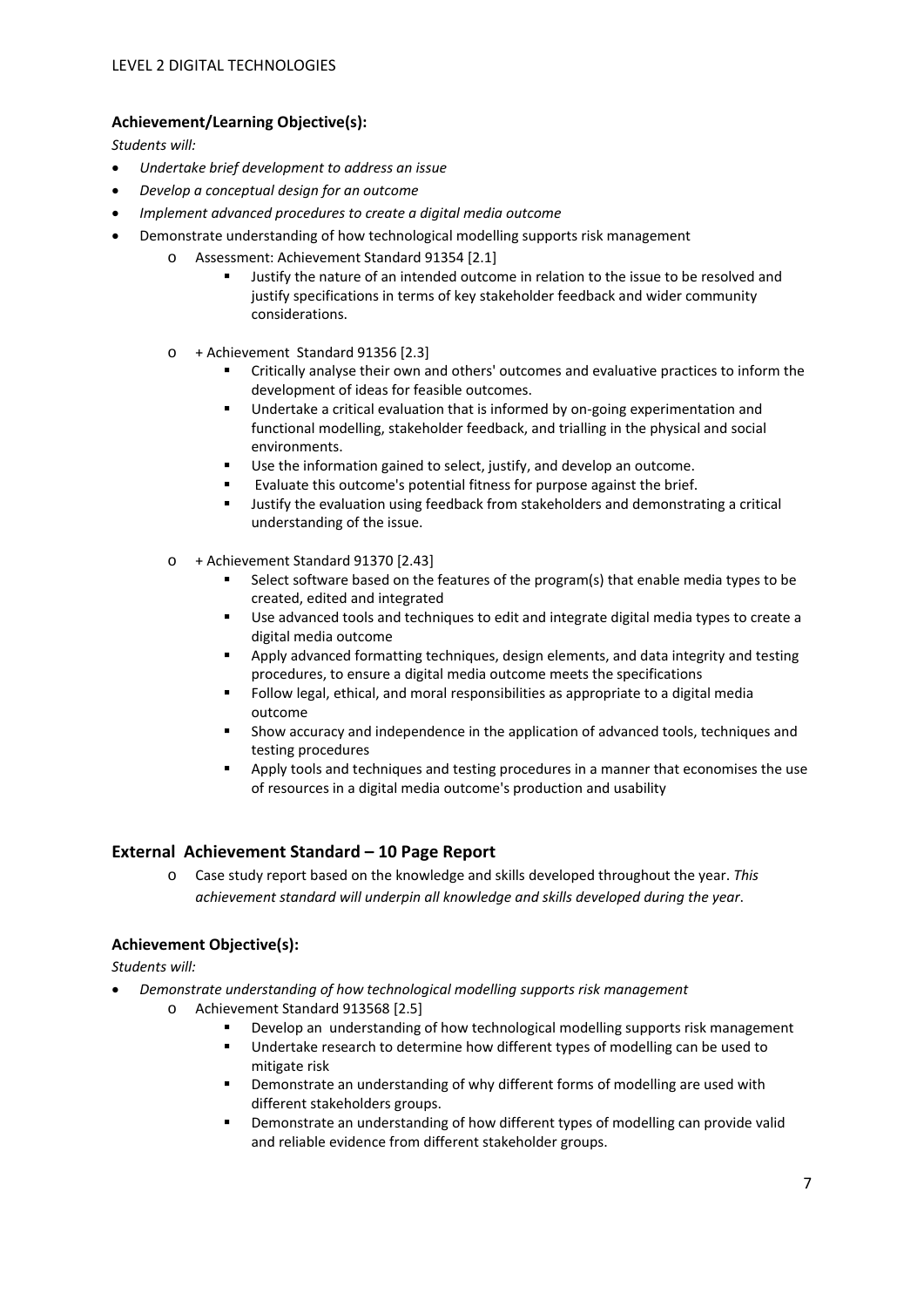- Demonstrate an understanding of why different forms of modelling are selected at different stages of technological practice to help determine what should or could be done.
- **•** Demonstrate an understanding of functional modelling and prototyping.

## **Grades ‐** The following grades can be attained by **Achievement Standards** assessment:

| Not achieved             | N  | Did not meet the standard (or did not attempt it) |
|--------------------------|----|---------------------------------------------------|
| Achieved                 | A  | The standard was met                              |
| Achieved with Merit      | м  | The standard was met demonstrating very good work |
| Achieved with Excellence | F. | The standard was met demonstrating excellent work |

## **Note:**

- All internal assessment work is presented in a portfolio format detailing the technological process applied to the creation of the outcome/s.
- Submission for assessment for some standards requires submission of *both* the completed outcome (solution created using the featured software) and the portfolio work.
- All practical work will be saved to CD.
- All portfolios and practical work will be retained until the next year.
- The external achievement standard is a word processed report saved as a docx file or a pdf file.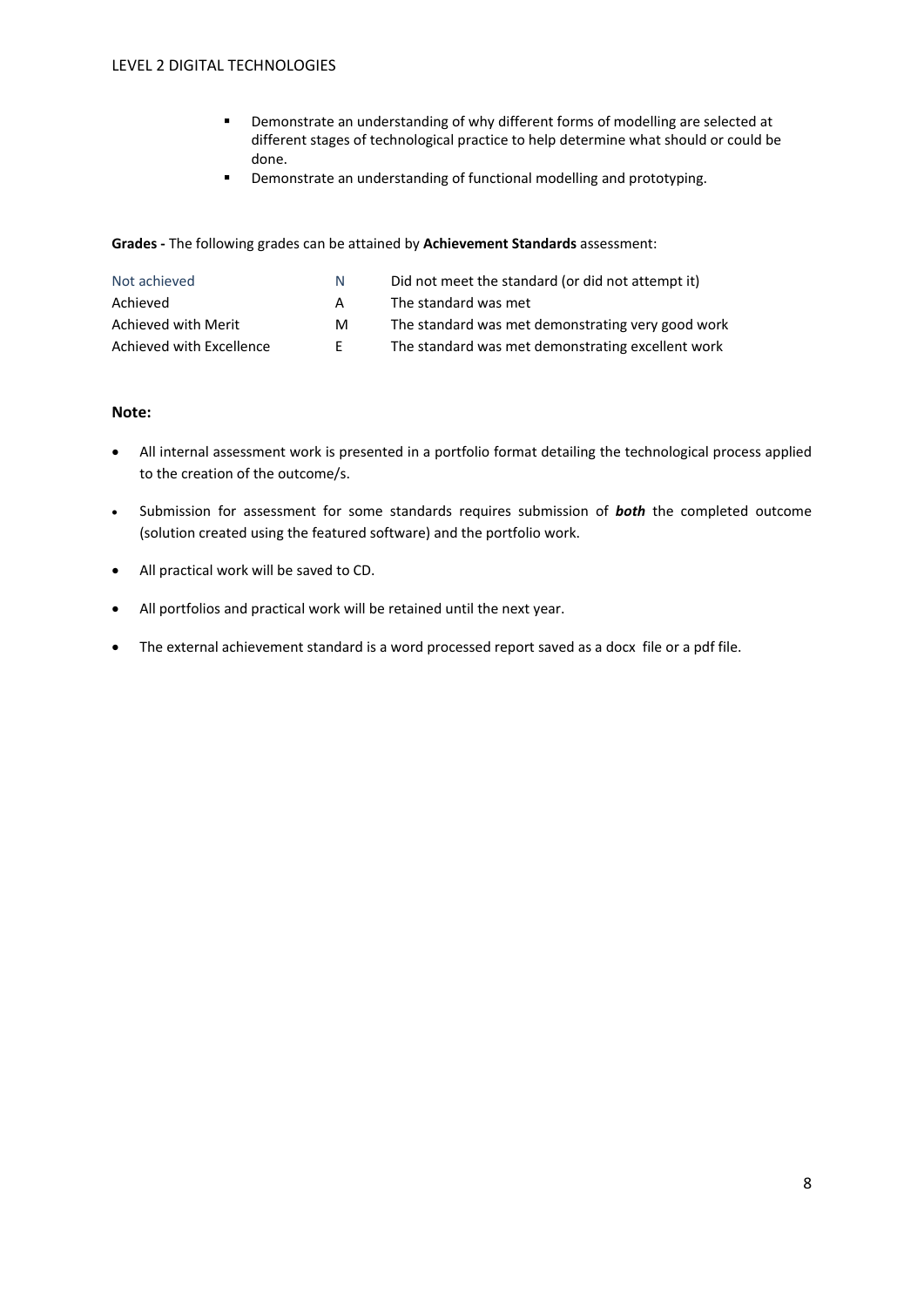## **LEVEL 2 DIGITAL TECHNOLOGIES | STUDENT RECORD SHEET**

**NAME: ………………………………............................................................................... CLASS**

**…………………………………..**

#### **INTERNAL STANDARDS**

| <b>AS</b>             |                                                                                                                           |                                                                              |                      |                                     | <b>Assessment Results</b>     |                          |                          |             |
|-----------------------|---------------------------------------------------------------------------------------------------------------------------|------------------------------------------------------------------------------|----------------------|-------------------------------------|-------------------------------|--------------------------|--------------------------|-------------|
| Registration<br>No.   | <b>Standard Title &amp; Code</b>                                                                                          | <b>Topic</b>                                                                 | <b>Credits</b>       | <b>First</b><br>Assessment<br>Event | Second<br>Assessment<br>Event | <b>Student Signature</b> | <b>Teacher Signature</b> | <b>Date</b> |
| AS 2.1<br>91354 v1    | Undertake brief<br>development to address<br>an issue                                                                     | Web Design                                                                   | 4                    |                                     |                               |                          |                          |             |
| or                    |                                                                                                                           |                                                                              |                      |                                     |                               |                          |                          |             |
| AS 2.3<br>AS91356 v1  | Develop a conceptual<br>design for an outcome                                                                             | Web Design                                                                   | 6                    |                                     |                               |                          |                          |             |
| AS 2.43<br>AS91370 v1 | Implement advanced<br>procedures to produce a<br>specified digital media<br>outcome                                       | Web Design                                                                   | 4                    |                                     |                               |                          |                          |             |
| AS 2.41<br>AS91368 v1 | Implement advanced<br>procedures to produce a<br>specified digital<br>information outcome with<br>dynamically linked data | Dynamically<br>linked<br>Data, Word<br>Processing<br>and Access<br>Databases | 6                    |                                     |                               |                          |                          |             |
|                       |                                                                                                                           |                                                                              | <b>Total Credits</b> |                                     |                               |                          |                          |             |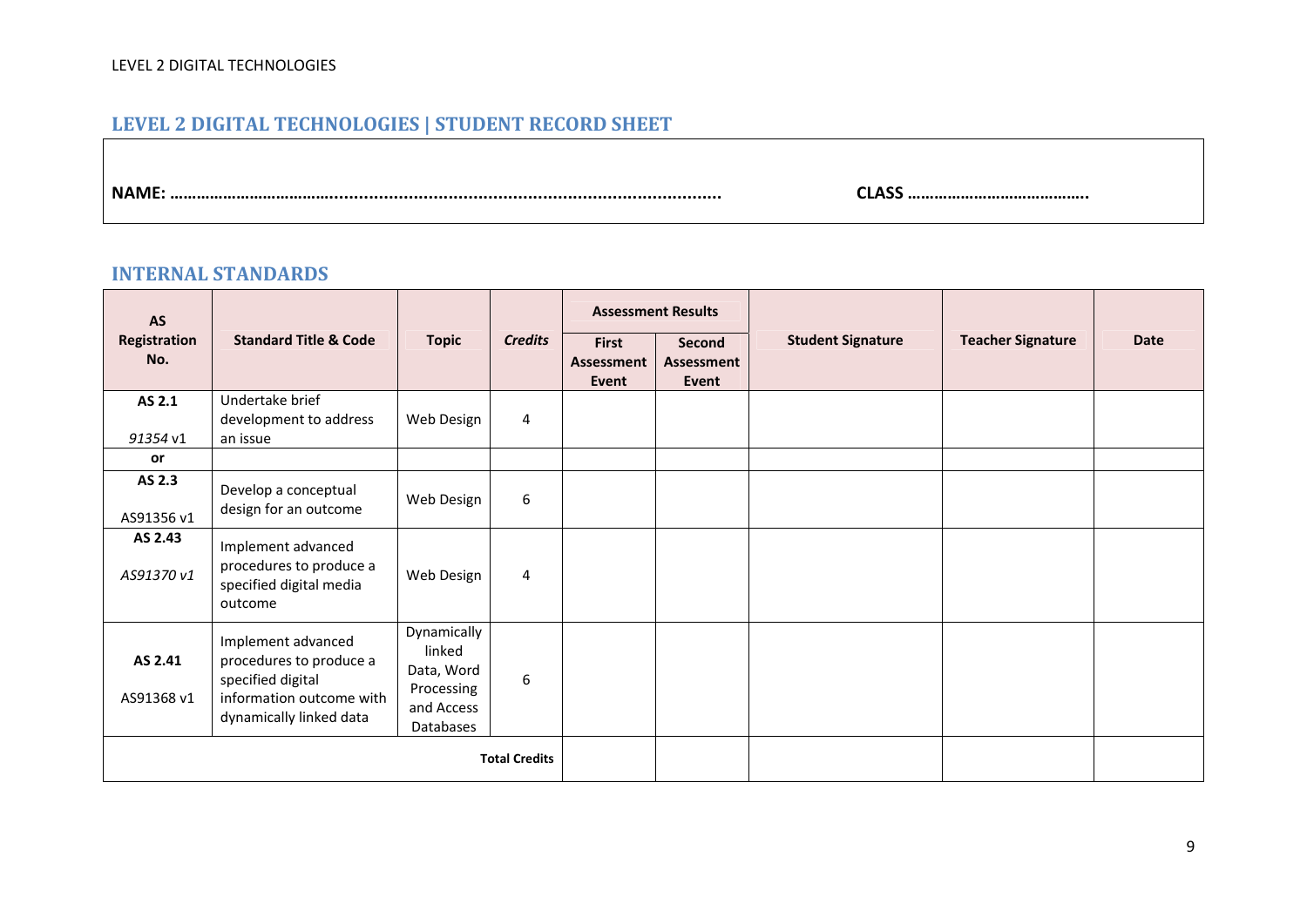

# *Sacred Heart Girls***'** *College* **DIGITAL TECHNOLOGY**

## **Level 2 | Curriculum Level 7**

## **Course description**:

This course requires students to undertake technological practice to create 'fit for purpose' digital media outcomes. As part of this practice students plan, develop, test and evaluate prototypes and evaluate these against the requirements of a brief. Students' also develop skills in using simple programming language, and use a range of tools and enhancements within the Adobe CS5 and Microsoft 2010 suites of software. Our theme for this year is Digital Citizenship. Everything we do this year will have a focus keeping ourselves safe in the Digital World.

## **ASSESSMENT GUIDELINES AND PROCEDURES – Student copy**

The Technology Learning Area will operate the following school policies and procedures:

## **Course Outline**

Each student will be issued with a Course Outline at the start of the year detailing:

- a general course overview
- the standards in the course, their credit value and assessment method
- an assessment statement detailing the types of assessment
- the school assessment policies and procedures
- a personal record sheet to record marks on
- a topic and assessment year planner

## **Further Assessment Opportunity**

Where practicable and manageable, only one further assessment opportunity to provide evidence of achievement in a standard will be offered. This will only occur after additional teaching and learning has occurred.

When further formal assessment event opportunities exist, all students who **did not** achieve the standard the first time will be required to re‐attempt it after evidence of further learning has occurred. For students who **did** achieve the first time it is up to the student (and their family) as to whether to aim for merit or excellence the second time, (they are **not required** to have a second attempt).

## **Resubmission**

A resubmission opportunity may be offered when an error(s) has occurred that the student is capable of correcting themselves. Methods of providing further documented evidence may include:

- a future formal assessment event
	- making corrections
- 
- 
- $\alpha$  accumulating evidence  $\alpha$   $\bullet$  conferencing  $\bullet$  observations
- 
- 
- -
- resubmitting work feedback prior to the final version
- portfolio submission parallel tasks diaries / logbook evidence
	-

#### **Further full assessment opportunities in this course will be available as follows:**

US25656 *Evidence from a parallel task/observations and resubmission of work*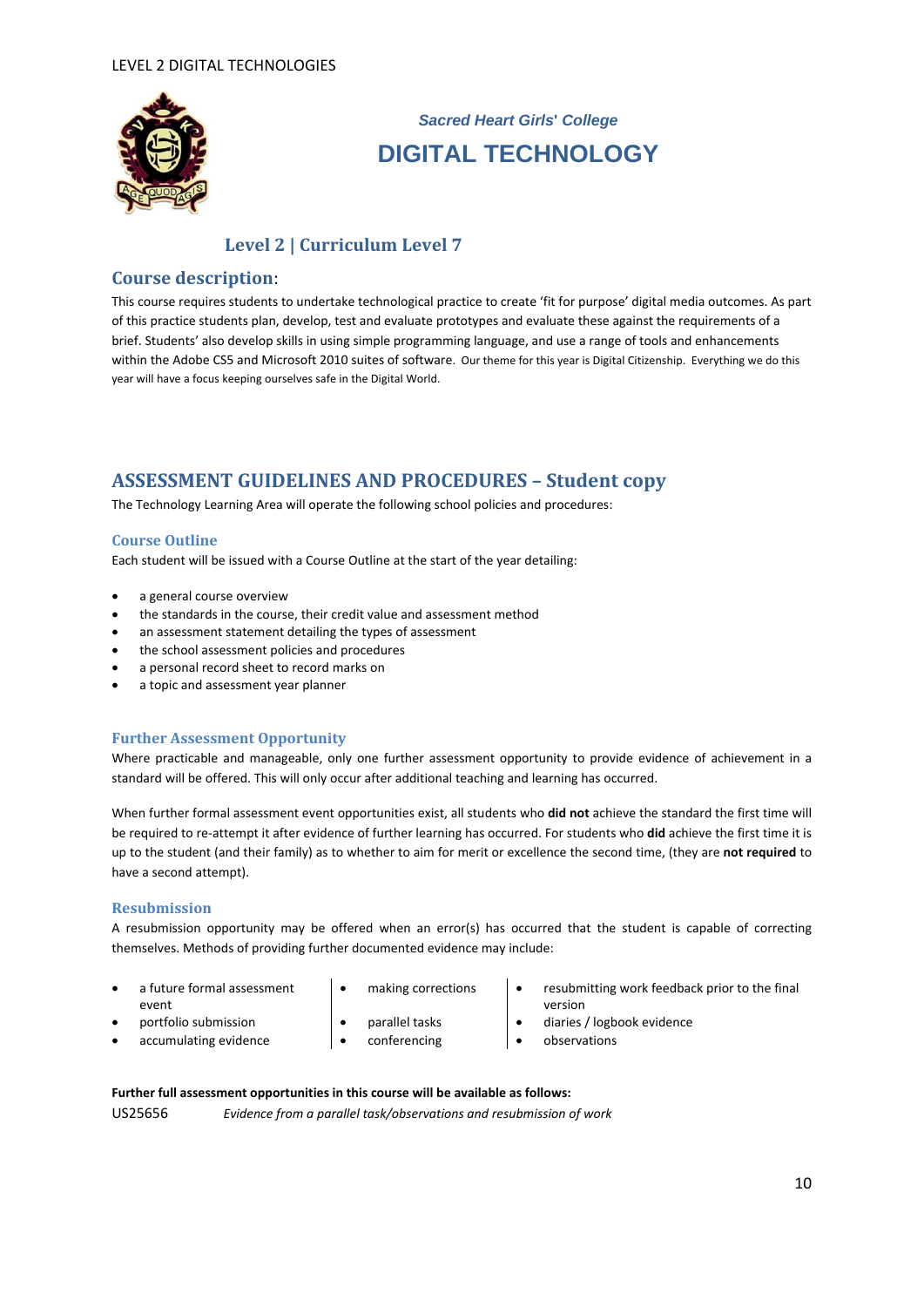#### **Authenticity**

Assessment work completed must be the student's own work. Students and caregivers must sign authenticity declarations for work not done under direct teacher supervision and, where appropriate submit working drafts or conference for clarification. Where evidence indicates work presented is not a students' own work, no grade will be awarded.

#### **Appeals**

An appeal of a grade may be made but must occur within 2 school days of the return of assessed work. Where a grade is appealed, the appeal pathway is firstly the class teacher, then the HOD and lastly the Principal's Nominee if still unresolved.

#### **Late Work**

DUE DATE means just that! Late work will not be accepted for marking unless exceptional circumstances exist and an extension has been granted by the HOD **before** the due date.

#### **Alternative Assessment Opportunity**

Students who are absent from an Internal Assessment due to:

**Illness ‐** A medical certificate will be required to apply for an extension or alternative assessment date.

**School Representation / School Event ‐** It is the student's responsibility to inform the dean and class teacher in advance of the absence. It is generally expected that work be handed in before the event. If this is impractical an application for an extension or an alternative assessment date must be sought through the HOD.

**Other Reasons –** all other applications for an extension or alternative assessment opportunity will go through the HOD and be passed onto the Principal's Nominee when deemed appropriate to do so by the HOD.

#### **Verifying Grades**

Students are required to verify the sighting and acceptance of the grade awarded by signing the assessment sheet attached to each piece of internally assessed work. Students will also be required to verify the final grades they are awarded before they are submitted to NZQA.

#### **Derived Grades**

To apply for derived grades for **external achievement standards** NZQA's guidelines must be followed. See the Student Qualifications & Assessment Handbook for details.

#### **Special Assessment Conditions**

To apply for special assessment conditions assistance, students require medical verification of their condition. NZQA's guidelines must be followed. See the Student Qualifications & Assessment Handbook for details.

#### **Retention of Student work**

All student internal assessment material including Portfolios and outcomes will be retained by the department until it is no longer required for moderation purposes.

#### **Student Obligations**

- 1 Ensure you understand the assessment programme and policies
- 2 Ensure you understand the requirements of each assessment being completed
- 3 Discuss problems/concerns with the Teacher/HOD
- 4 Check thoroughly the accuracy of the assessment grade when work is returned.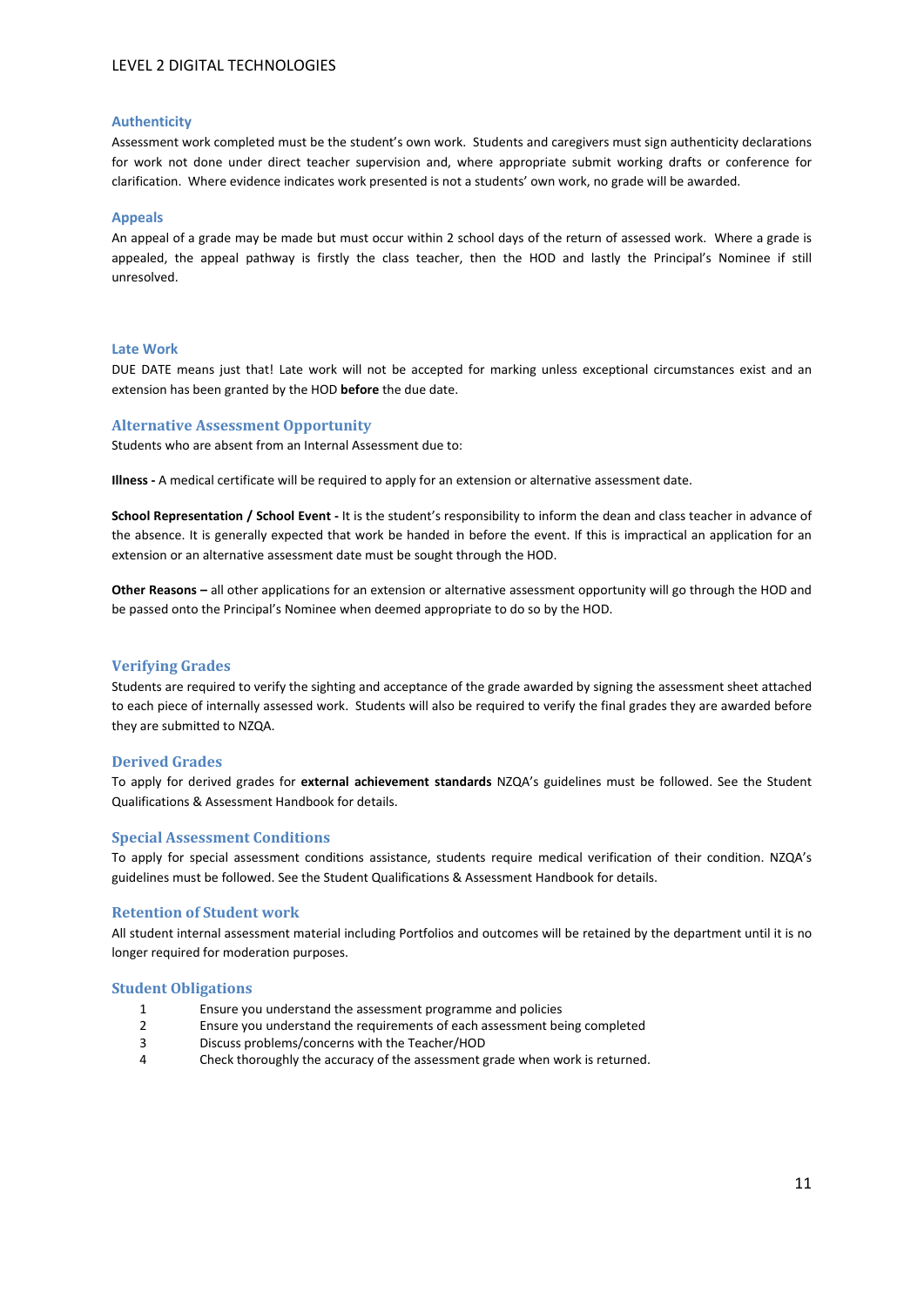## **Course Overview:**

The course is comprised of **Five** Achievement standards and **one optional Unit Standard**. The credits contribute toward NCEA and the assessment methods are as follows:

| <b>AS</b><br><b>Number</b> | <b>Achievement Standard Title</b>                             | <b>Credits</b>          | <b>Method</b> |
|----------------------------|---------------------------------------------------------------|-------------------------|---------------|
|                            |                                                               |                         |               |
| AS 2.1                     | Undertake brief development to address an issue               | 4                       |               |
| AS91354                    |                                                               |                         |               |
| or                         |                                                               |                         |               |
| AS 2.3                     | Develop a conceptual design for an outcome                    |                         |               |
| AS91356                    |                                                               | 6                       |               |
| AS 2.43                    | Implement advanced procedures to produce a specified digital  |                         |               |
| AS91370                    | media outcome                                                 | 4                       |               |
| AS 2.41                    | Implement advanced procedures to produce a specified digital  | 6                       |               |
| AS91368                    | information outcome with dynamically linked data              |                         |               |
| AS 2.5                     | Demonstrate understanding of how technological modelling      |                         | F             |
| AS91358                    | supports risk management                                      | 4                       |               |
|                            | <b>TOTAL</b>                                                  | 23                      |               |
|                            | Alternative Assessment - Generic Computing Level 2            |                         |               |
| US25656                    | Create a website using a mark-up language to meet a set brief | $\overline{\mathbf{3}}$ |               |

## The **Internal Standards** will be assessed as follows:

## **Project 1**

 Implement advanced procedures to produce a specified digital information outcome with dynamically linked data**:** Achievement Standards 91368 (2.41) + and an introduction to 91356 (2.3) + 91358 (2.5)

## **Project 2** ‐ Web Design

- *Develop a conceptual design for an outcome*
- *Implement advanced procedures to produce a specified digital media outcome*
- Demonstrate understanding of how technological modelling supports risk management
	- o Create a brochure website: Achievement Standards 91370 (2.43) + 91354 (2.1) **or** 91356 (2.3) Underpinning this project is 91358 (2.5) Demonstrate understanding of how technological modelling supports risk management.

**External Standard:**  AS91358 ‐ Demonstrate understanding of how technological modelling supports risk management ‐ case study

**Optional Internal Assessment: Generic Computing Unit Standard –** US25656 – 3 Credits Create a website using a mark‐up language to meet a set brief

Π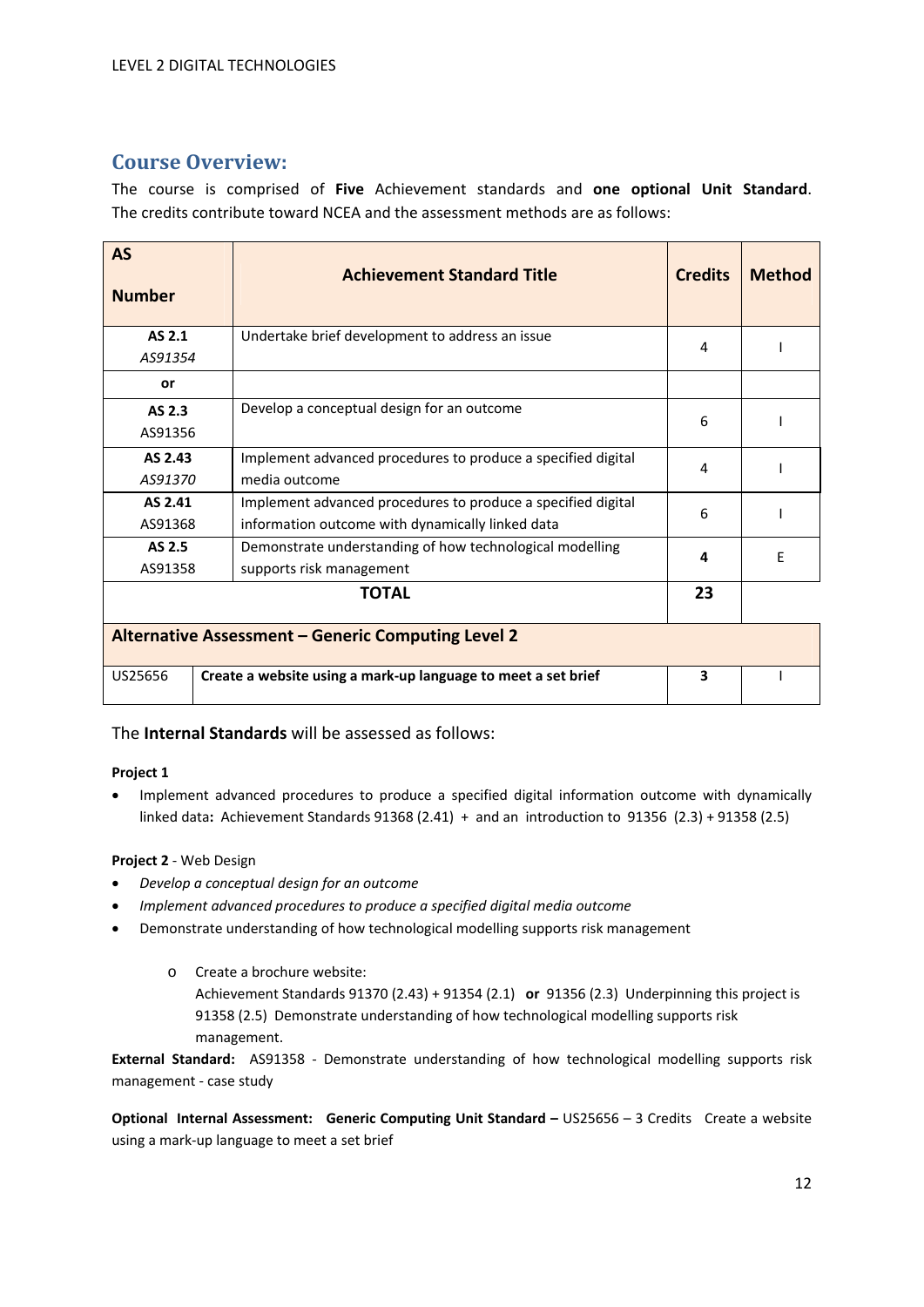## **TECHNOLOGY LEARNING AREA | LEVEL 2 DIGITAL TECHNOLOGIES | TOPIC AND ASSESSMENT PLANNER**

| Week:                            |                                    | 1                                                                                   | $\mathbf{2}$                                                                                                  | $\overline{\mathbf{3}}$                                              | 4                                                                                          | 5                                                                                                                                | 6                                                                            | $\overline{7}$                                                          | 8                                                              | 9                                                     | 10                                                                                        | 11 |
|----------------------------------|------------------------------------|-------------------------------------------------------------------------------------|---------------------------------------------------------------------------------------------------------------|----------------------------------------------------------------------|--------------------------------------------------------------------------------------------|----------------------------------------------------------------------------------------------------------------------------------|------------------------------------------------------------------------------|-------------------------------------------------------------------------|----------------------------------------------------------------|-------------------------------------------------------|-------------------------------------------------------------------------------------------|----|
| Term 1:                          | half days                          | $\mathbf{1}$<br>30 Jan-3 Feb                                                        | $\overline{2}$<br>6 Feb-10Feb                                                                                 | $\mathbf{1}$<br>13 Feb-17 Feb                                        | $\overline{2}$<br><b>20 Feb-24 Feb</b>                                                     | $\mathbf{1}$<br>$27$ Feb $-2$<br><b>Mar</b>                                                                                      | $\overline{2}$<br>5 Mar-9 Mar                                                | $\mathbf{1}$<br>12 Mar-16<br>Mar                                        | $\overline{2}$<br>19 Mar-23<br>Mar                             | $\mathbf{1}$<br>26 Mar-30<br><b>Mar</b>               | $\overline{2}$<br>2 Apr-5 Apr                                                             |    |
| Term 1                           | Mon<br>Tues<br>Wed<br>Thurs<br>Fri | <b>MS Access</b><br>Relational<br>databases<br>ER<br>relationships<br>Normalisation | Waitangi Day<br><b>MS Access</b><br>Relational<br>databases<br>ER<br>relationships<br>Normalisation<br>Tables | <b>MS Access</b><br>Relational<br>databases<br>Advanced<br>functions | <b>MS Access</b><br>Relational<br>databases<br>Advanced<br>functions<br>Swimming<br>Sports | <b>MS Access</b><br>Relational<br>databases<br>Advanced<br>functions<br>Discuss $2.3 -$<br>planning and<br>conceptual<br>designs | <b>MS Access</b><br>Relational<br>databases<br>Exporting to a<br>Spreadsheet | <b>Taranaki</b><br>Anniversary<br>MS Word<br>advanced<br>tools Revision | MS Word<br>advanced<br>tools<br>Advanced<br>functions          | MS Word<br>advanced<br>tools<br>Advanced<br>functions | MS Word<br>advanced<br>tools<br>Advanced<br>functions<br>and graphs<br><b>Good Friday</b> |    |
|                                  | <b>Term 2: 96</b><br>half days     | $\mathbf{1}$<br>23 Apr-27<br>Apr                                                    | $\overline{2}$<br>30 Apr-4 May                                                                                | $\mathbf{1}$<br>7 May-11<br>May                                      | $\overline{2}$<br>14 May-18<br>May                                                         | $\mathbf{1}$<br>21 May-25<br>May                                                                                                 | $\overline{2}$<br>$28$ May $-1$<br>Jun                                       | 1<br>4 June-8 June                                                      | $\overline{2}$<br>11 June-15<br>June                           | $\mathbf{1}$<br><b>18June-22</b><br>June              | $\overline{2}$<br>25Jun-29<br>June                                                        |    |
|                                  | Mon<br>Tues                        | Start<br>A/Standard<br>2.41                                                         |                                                                                                               |                                                                      |                                                                                            |                                                                                                                                  | <b>Start External</b><br>A/standard<br>2.5                                   | Queen's<br><b>Birthday</b><br>External                                  | External<br>A/standard<br>2.5                                  | External<br>A/standard                                | External<br>A/standard<br>2.5                                                             |    |
| $\overline{\phantom{a}}$<br>Term | Wed<br>Thur<br><sub>S</sub><br>Fri | Anzac Day                                                                           | A/Standard<br>2.41                                                                                            | Finish A/S<br>2.41                                                   | Web Design<br>(HTML and<br>CSS + JQuery)                                                   | HTML and CSS<br>+ JQuery)                                                                                                        | Case Study<br>and Guest<br><b>Speakers</b><br>HTML and CSS<br>+ JQuery)      | A/standard<br>2.5<br>Case Study<br>HTML and<br>$CSS + JQuery)$          | Case Study<br>HTML and CSS<br>+ JQuery)<br>Sacred Heart<br>Day | 2.5<br>Case Study<br>HTML and<br>$CSS + JQuery)$      | Case Study<br>HTML and<br>$CSS +$<br>JQuery)                                              |    |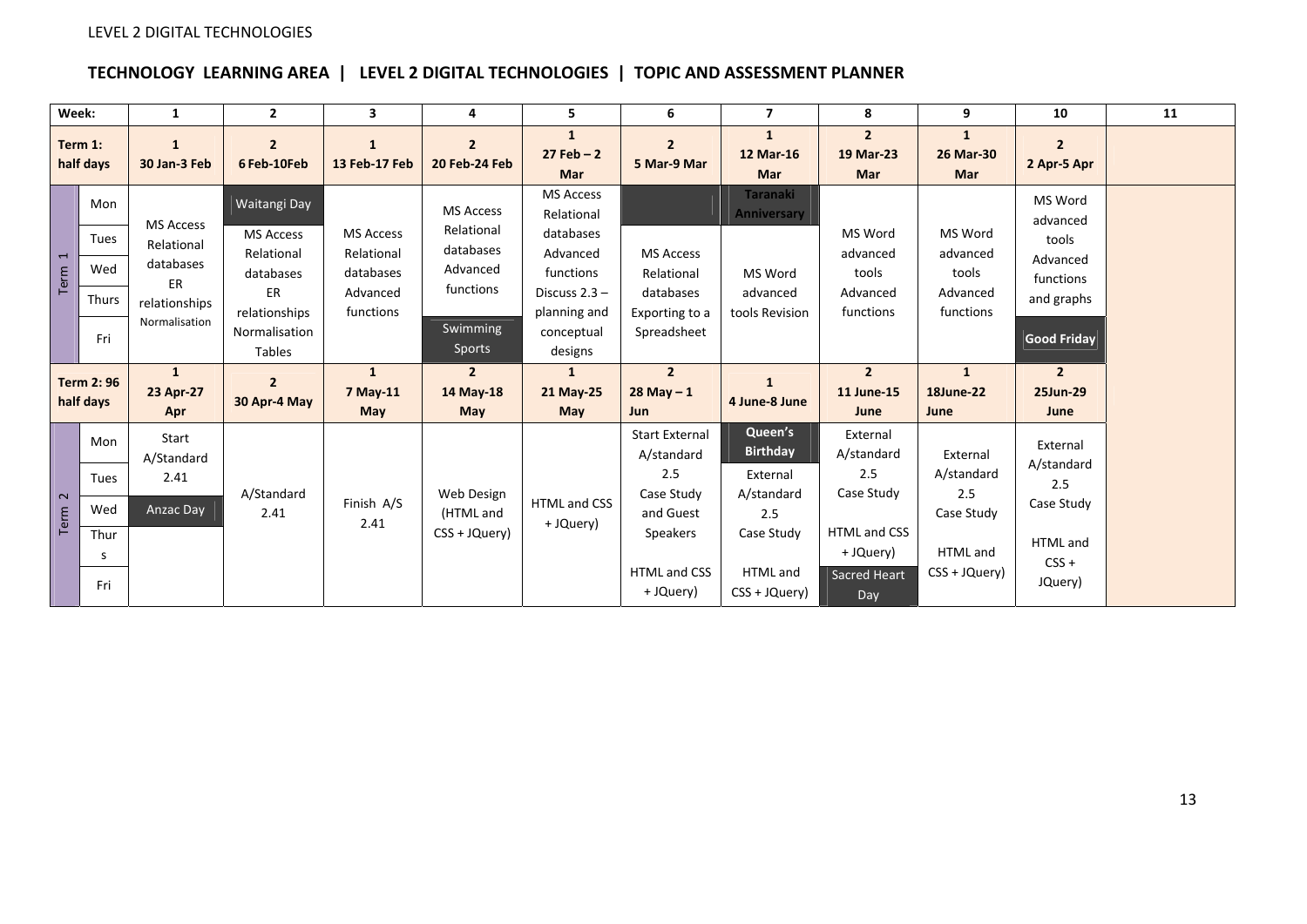|         | Term 3:   | $\mathbf{1}$       | $\overline{2}$ | $\mathbf{1}$  | $\overline{2}$                                           | $\mathbf{1}$ | $\overline{2}$ | $\mathbf{1}$   | $\overline{2}$ | $\mathbf{1}$ | $\overline{2}$ | $\mathbf{1}$           |
|---------|-----------|--------------------|----------------|---------------|----------------------------------------------------------|--------------|----------------|----------------|----------------|--------------|----------------|------------------------|
| 100     |           | $16$ Jul $- 20$    | $23$ Jul $-27$ | $30$ Jul $-3$ | $6$ Aug $-10$                                            | 13Aug-17     | $20$ Aug - 24  | $27$ Aug – 31  | $3 Sep-7$      | $10$ Sep $-$ | 17 Sep $-21$   | $24$ Sep $-$           |
|         | half days | Jul                | Jul            | Aug           | Aug                                                      | Aug          | Aug            | Aug            | <b>Sep</b>     | 14 Sep       | sep            | 28 Sep                 |
|         | Mon       |                    |                |               | Major Assessment Project [A/standards 2.1, 2.3 and 2.43] |              |                |                | Tourn. Week    | $2.1, 2.3$ & | School         | Final                  |
|         | Tues      |                    |                |               |                                                          |              |                |                |                | 2.43         | Exams          | Project                |
| Term 3  | Wed       |                    |                | 2.1 or 2.3 &  | 2.1 or 2.3 &                                             | 2.1 or 2.3 & | 2.1 or 2.3 &   | 2.1 or 2.3 &   | 2.1 or 2.3 &   |              | Final          | handed in<br>[A/Standa |
|         | Thur      | 2.1 or 2.3         | 2.1 or 2.3     | 2.43          | 2.43                                                     | 2.43         | 2.43           | 2.43           | 2.43           | School       | preparation.   | rds 2.1 or             |
|         | s         |                    |                |               |                                                          |              |                |                |                | Exams        | Folio pre-     | $2.3$ and              |
|         | Fri       |                    |                |               |                                                          |              |                |                |                |              | check          | 2.43]                  |
| Term 4: |           | 1                  | $\overline{2}$ | $\mathbf{1}$  | 2 <sup>2</sup>                                           | $\mathbf{1}$ | $\overline{2}$ | $\mathbf{1}$   | $\overline{2}$ | $\mathbf{1}$ |                |                        |
| 66      |           | $15 - 19$ Oct      | $22$ Oct $-26$ | $29$ Oct $-2$ | $5 Nov - 9$                                              | 12 Nov $-16$ | $19$ Nov $-$   | $26$ Nov $-30$ | $3 Dec - 7$    | $10$ Dec $-$ |                |                        |
|         | half days |                    | Oct            | <b>Nov</b>    | <b>Nov</b>                                               | <b>Nov</b>   | 23Nov          | <b>Nov</b>     | <b>Dec</b>     | 14 Dec       |                |                        |
|         | Mon       | Finishing          | Labour Day     |               | Re-sits                                                  |              |                |                |                |              |                |                        |
|         | Tues      | External           | Finishing      |               |                                                          |              |                |                |                |              |                |                        |
|         | Wed       | A/standard<br>2.5  | External       | Re-sits       |                                                          |              |                |                |                |              |                |                        |
| Term 4  |           | Case Study         | A/standard     |               |                                                          | <b>NZQA</b>  | <b>NZQA</b>    | <b>NZQA</b>    | <b>NZQA</b>    |              |                |                        |
|         | Thur      |                    | 2.5            |               |                                                          |              |                |                |                |              |                |                        |
|         | s         |                    | Case Study     |               | <b>NZQA</b>                                              |              |                |                |                |              |                |                        |
|         | Fri       | Year 12<br>Retreat |                |               |                                                          |              |                |                |                |              |                |                        |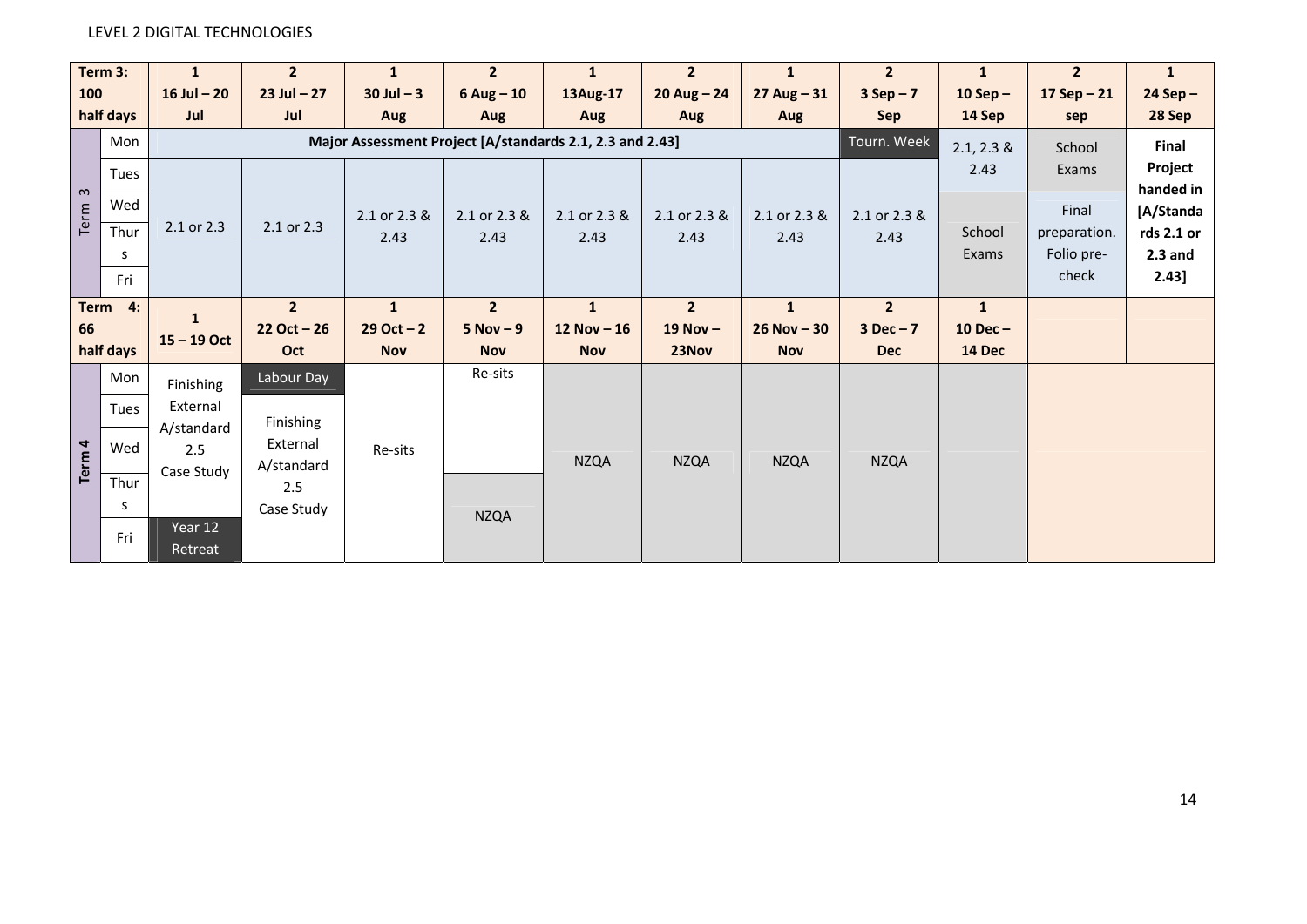PROJECT 1: Year 12 Implement advanced procedures to produce a specified digital information outcome with dynamically linked data | Due Week 4 Term 2 **Achievement Objective(s):**

*Students will:*

Implement advanced procedures to produce a specified digital information outcome with dynamically linked data using MS Access and MS Word 2010: **Assessment**

Achievement Standards 91368 (2.41) Implement basic procedures to produce a specified digital information outcome

| <b>WEEK</b> | 1                  | $\overline{2}$    | 3                       | 4                          | $\overline{5}$              | 6            | 7                       | 8           | 9                     | <b>10</b>               | <b>11</b>            |
|-------------|--------------------|-------------------|-------------------------|----------------------------|-----------------------------|--------------|-------------------------|-------------|-----------------------|-------------------------|----------------------|
| TERM        | <b>Theory</b>      | Theory            | <b>Practical skills</b> |                            | <b>Kano Kawhe Book</b>      |              | <b>Mountain Task</b>    | $Ms Word -$ | <b>Mail Merge</b>     | <b>Mail Merge</b>       | <b>Practice Task</b> |
| <b>ONE</b>  |                    |                   | Kano Kawhe Book         |                            |                             |              | Queries' and            | advanced    |                       |                         |                      |
|             |                    |                   |                         |                            |                             |              | reports                 | procedures  |                       |                         |                      |
|             | Course intro;      | File Management   |                         | Focus on skill development | <b>MS Access</b>            |              | <b>Advanced Queries</b> | MS Word     | MS Word               | Mail merge              |                      |
|             | hardware/          | Database Design   | over the 4 weeks.       |                            | <b>Relational databases</b> |              | and reports             | Setting up  | Setting up            | <b>Consolidation of</b> |                      |
|             | software; file     | MS Access         |                         |                            | <b>Advanced functions</b>   |              |                         | styles      | styles                | advanced skills         |                      |
|             | extensions, file   | Relational        |                         | Screen shots and annotated |                             | Calculations |                         | Page setup  | Page setup            |                         |                      |
|             | size, file and     | databases         | notes in Visual Diary   |                            | Queries                     |              |                         | Multi-level | APA                   |                         |                      |
| Theory      | folder             | ER relationships  | Evidence for skills     |                            | Reports                     |              |                         | bullets     | Referencing           |                         |                      |
|             | management,        | Normalisation     | <b>MS Access</b>        |                            |                             |              |                         |             | and                   |                         |                      |
|             | backing up,        | Setting up tables |                         |                            |                             |              |                         |             | <b>Bibliographies</b> |                         |                      |
|             | security, privacy, |                   | Relational databases    |                            |                             |              |                         |             |                       |                         |                      |
|             | using the          |                   | Advanced functions      |                            |                             |              |                         |             |                       |                         |                      |
|             | network            |                   |                         |                            |                             |              |                         |             |                       |                         |                      |
|             |                    |                   |                         |                            |                             |              |                         |             |                       |                         |                      |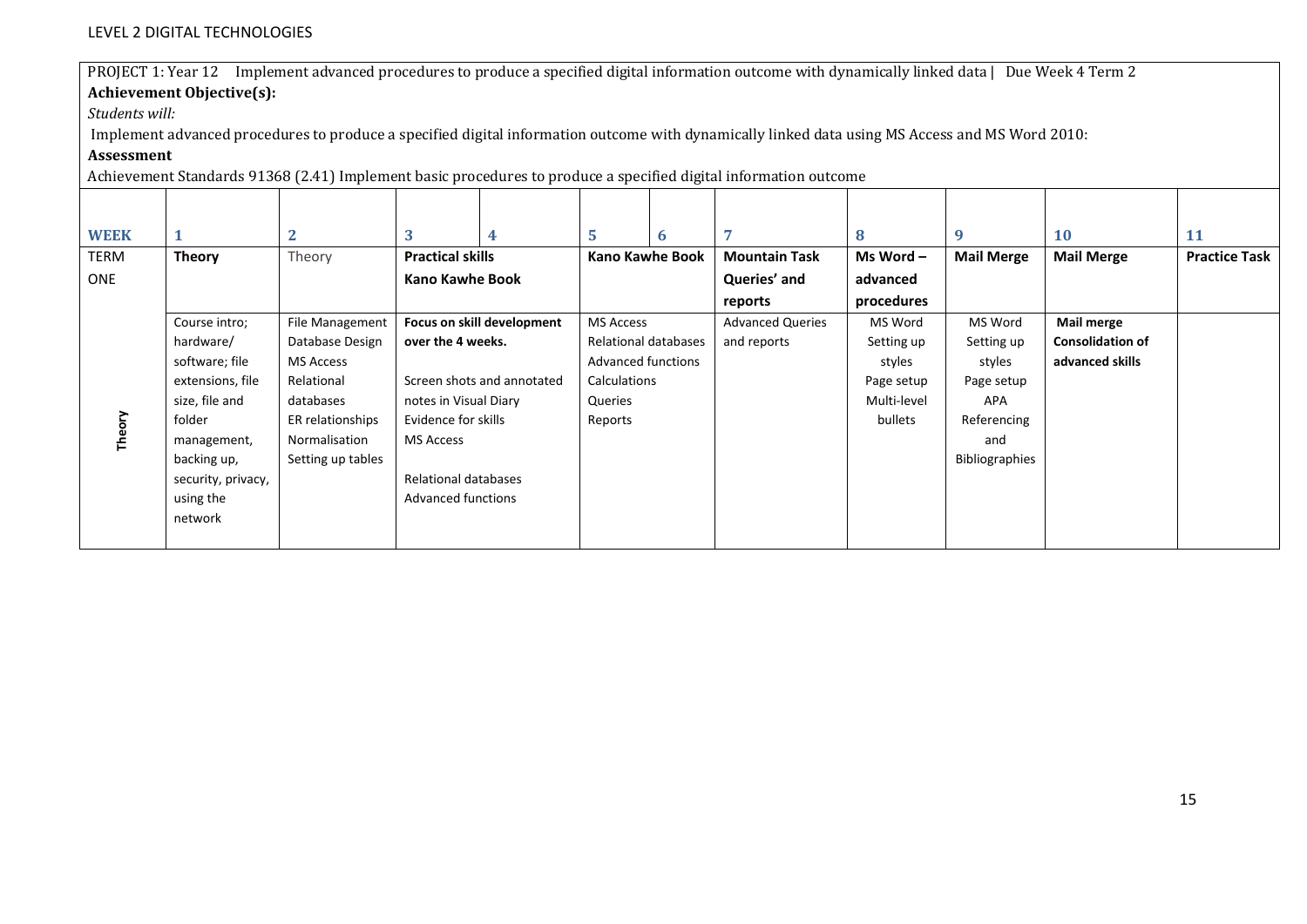PROJECT 1: Year 12 Implement advanced procedures to produce a specified digital information outcome with dynamically linked data | Due Week 4 Term 2 **Achievement Objective(s):**

*Students will:*

Implement advanced procedures to produce a specified digital information outcome with dynamically linked data using MS Access and MS Word 2010:

## **Assessment**

Achievement Standards 91368 (2.41) Implement basic procedures to produce a specified digital information outcome

|           | Bio data   | Setting up a | <b>Working through Kano</b>   |        | PowerPoint-   | $\Box$ | Queries     | MS Word | MS Word        | Mail merge       | Consolidation  |
|-----------|------------|--------------|-------------------------------|--------|---------------|--------|-------------|---------|----------------|------------------|----------------|
|           | Setting up | database     | Kawhe book and the            | $\Box$ | ER relations  | $\Box$ | Parameters  |         | Setting up     | Consolidation of | of advanced    |
|           | folders    | What is a    | PowerPoint presentation.      |        |               | $\Box$ | Reports     |         | styles         | advanced skills  | $skills =$     |
|           | Logging on | database     | Terms:                        | $\Box$ | Lookup        | $\Box$ | Expressions |         | Page setup     |                  | practice tasks |
|           | H drive    |              | $\Box$<br>Relational database | $\Box$ | Validating    | $\Box$ | Forms       |         | APA            |                  |                |
|           |            |              | $\Box$<br>Tables              | $\Box$ | Linking       |        |             |         | Referencing    |                  |                |
|           |            |              | $\Box$<br>Fields              | $\Box$ | Relationships |        |             |         | and            |                  |                |
| skills    |            |              | $\Box$<br>Records             | $\Box$ | Input Mask    |        |             |         | Bibliographies |                  |                |
|           |            |              | $\Box$<br>Data values         |        |               |        |             |         |                |                  |                |
| Practical |            |              | $\Box$<br>Validation          |        |               |        |             |         |                |                  |                |
|           |            |              | $\Box$<br>Primary key         |        |               |        |             |         |                |                  |                |
|           |            |              |                               |        |               |        |             |         |                |                  |                |
|           |            |              | $\Box$<br>Screen shot the     |        |               |        |             |         |                |                  |                |
|           |            |              | Customer Table to show        |        |               |        |             |         |                |                  |                |
|           |            |              | the various parts of a        |        |               |        |             |         |                |                  |                |
|           |            |              | database                      |        |               |        |             |         |                |                  |                |
|           |            |              |                               |        |               |        |             |         |                |                  |                |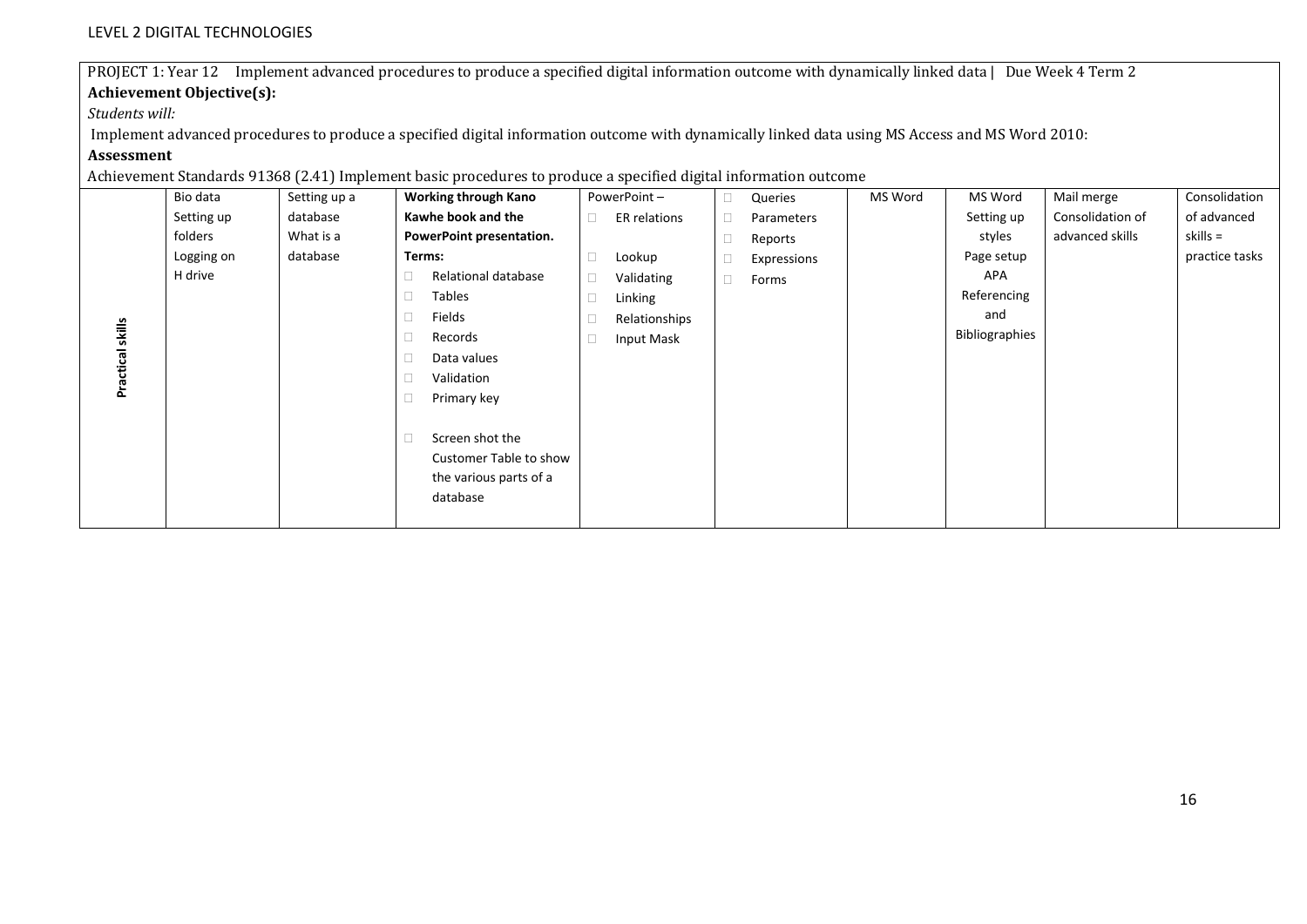## PROJECT 2: Brochure Website XHTML/CSS/JQuery

**Achievement Objective(s):**

*Students will:*

Implement advanced procedures to produce a specified digital media outcome, Undertake brief development to address an issue & develop a conceptual design for an outcome

#### **Assessment**

*AS91368 ‐ Implement advanced procedures to produce <sup>a</sup> specified digital media outcome*

*AS91354 ‐ Undertake brief development to address an issue*

*AS91356 ‐ Develop <sup>a</sup> conceptual design for an outcome*

*AS91358 ‐ Demonstrate understanding of how technological modelling supports risk management*

| <b>WEEK</b>               | $1 - 4$           |                        |                       | $5 - 6$                                                                                                                                                                                                                                                                                                                                                                                                                                                                                                                                                                                                                                                 | $7-8$                                                                              |                                                                                                                                                                                                                                                                                                    | 9                                                                                                   | 10                                                                                                                                                                                                                                                                                                                                                                                                                                                                                    |                                                                                                                                                                                                                                               |
|---------------------------|-------------------|------------------------|-----------------------|---------------------------------------------------------------------------------------------------------------------------------------------------------------------------------------------------------------------------------------------------------------------------------------------------------------------------------------------------------------------------------------------------------------------------------------------------------------------------------------------------------------------------------------------------------------------------------------------------------------------------------------------------------|------------------------------------------------------------------------------------|----------------------------------------------------------------------------------------------------------------------------------------------------------------------------------------------------------------------------------------------------------------------------------------------------|-----------------------------------------------------------------------------------------------------|---------------------------------------------------------------------------------------------------------------------------------------------------------------------------------------------------------------------------------------------------------------------------------------------------------------------------------------------------------------------------------------------------------------------------------------------------------------------------------------|-----------------------------------------------------------------------------------------------------------------------------------------------------------------------------------------------------------------------------------------------|
| <b>TERM</b><br><b>TWO</b> |                   | <b>Assessment 2.41</b> |                       | Web Design                                                                                                                                                                                                                                                                                                                                                                                                                                                                                                                                                                                                                                              |                                                                                    |                                                                                                                                                                                                                                                                                                    |                                                                                                     | <b>Technological Process</b><br>As 2.43/2.1/2.3                                                                                                                                                                                                                                                                                                                                                                                                                                       |                                                                                                                                                                                                                                               |
| Theory                    | Start A/S<br>2.41 | A/S<br>2.41            | Finish<br>A/S<br>2.41 | <b>File Management for images</b><br>$\Box$<br><b>Bmp</b><br>$\Box$<br>Png<br>Gif<br>$\Box$<br>П<br>Jpeg<br>$\Box$<br>Flattening<br>$\Box$<br>Compression<br><b>Image Preview</b><br>Download time<br>Folder Structure [originals and assets]CSS + XHTML<br>codes<br>protocols;<br>• file extensions<br>• What is XHTML?<br>• Why use XHTML instead of HTML?<br>• Differences between HTML and XHTML<br>• Basic CSS rules for block elements verses inline elements<br>• Basic CSS rule structure<br>• How XHTML tags relate to CSS rules<br>• The difference between CSS Class and CSS Id<br><b>Technologist Visit #1</b><br>AS 2.5<br>Write up report | <b>Tags</b><br>Commenting<br>divs<br>< p ><br><br><sub>2</sub><br>$ul$<br>$ol$<br> | Review opening and closing tags<br><font size=""><br/><font color=""><br/><font<br>family&gt;<br/><href<br>Images<br/><td><br/><math>&lt;</math>tr<math>&gt;</math><br/>Background<br/>Hyperlinks; text link, image<br/>Screen shots and annotated notes in</td></href<br></font<br></font></font> | <br>$<$ tr $>$<br>Background<br>Hyperlinks; text link, image<br>Screen shots and annotated notes in | <b>Start Assessment:</b><br>As 2.43/2.1/2.3<br>Design Brief: Purpose,<br>User profile;<br>Design specifications<br><b>Issue Statement</b><br><b>Context and Settings</b><br>Critical Analysis of<br>websites Initial Design<br>brief<br>Design attributes and<br>specifications<br><b>Wireframing Designing</b><br>Stakeholder feedback.<br><b>Technologist Visit #2</b><br>AS 2.5 Write up report - Provide evidence of<br>how technologists have used modelling to<br>mitigate risk | <b>Brief refinement &amp;</b><br><b>Conceptual Designs</b><br>Refined brief<br>Refined design<br>specifications<br>Conceptual designing<br>Stakeholder feedback,<br><b>Refining Brief</b><br><b>Creating Assets</b><br>Wireframing<br>Mockups |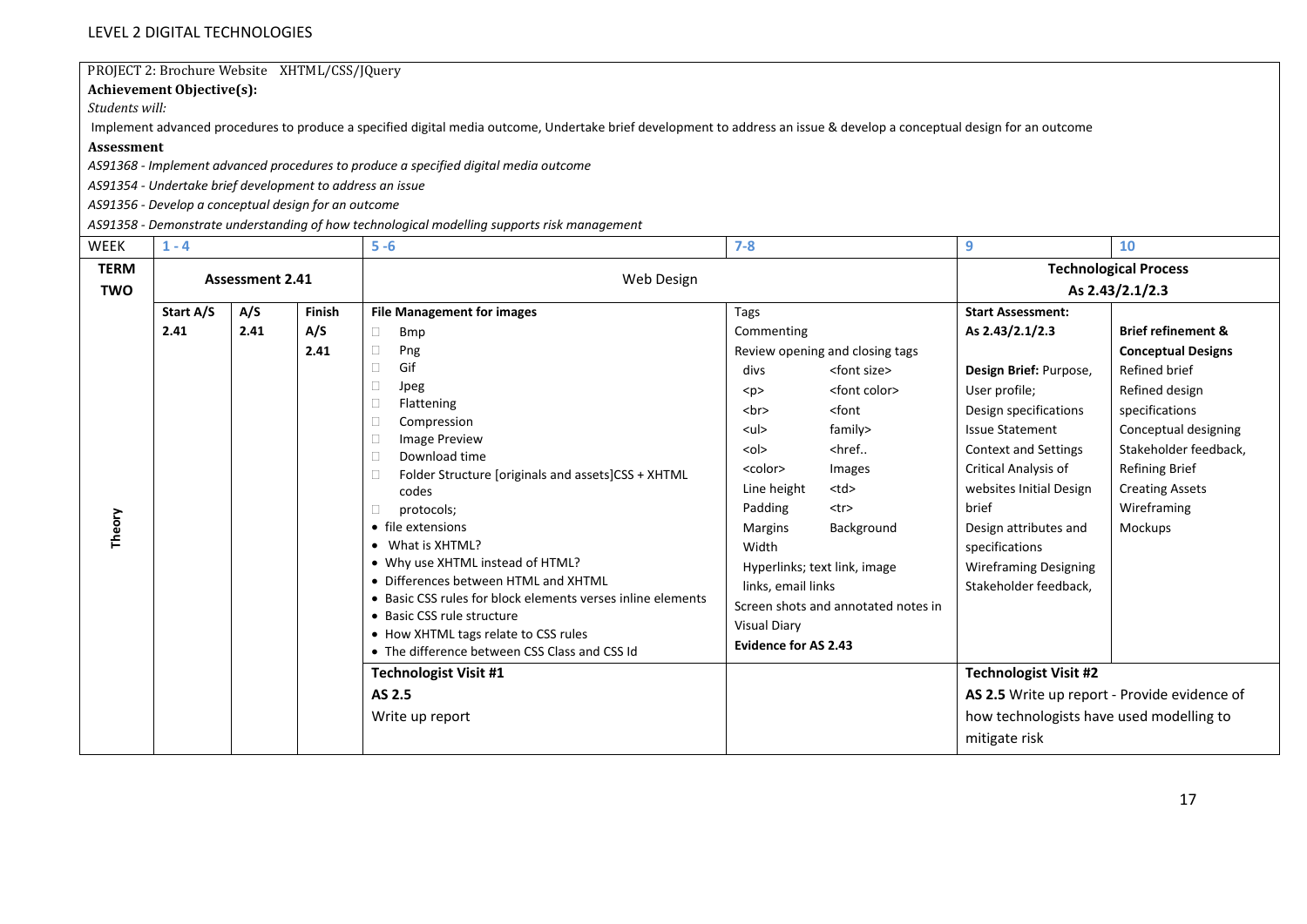## PROJECT 2: Brochure Website XHTML/CSS/JQuery

**Achievement Objective(s):**

*Students will:*

Implement advanced procedures to produce <sup>a</sup> specified digital media outcome, Undertake brief development to address an issue & develop <sup>a</sup> conceptual design for an outcome

**Assessment**

*AS91368 ‐ Implement advanced procedures to produce <sup>a</sup> specified digital media outcome*

*AS91354 ‐ Undertake brief development to address an issue*

*AS91356 ‐ Develop <sup>a</sup> conceptual design for an outcome*

*AS91358 ‐ Demonstrate understanding of how technological modelling supports risk management*

#### **Weeks 5‐6**

| <b>Weeks</b>            | $5-6$                   |                                  |                                                               |                             | 7-8                             | $9 - 10$                      |
|-------------------------|-------------------------|----------------------------------|---------------------------------------------------------------|-----------------------------|---------------------------------|-------------------------------|
|                         | <b>Practical Skills</b> |                                  | Practical Skills, XHTML coding, CSS, Box, Attaching, Linking, |                             | Practical Skills: Continue with | <b>Technological Process</b>  |
|                         | Adobe Fireworks and     |                                  | etc                                                           |                             | coding, validating, meta tags   | As $2.43/2.1/2.3$             |
|                         | photoshop               |                                  | <b>Split screen in Dreamweaver</b>                            |                             | code validation, cross browser  |                               |
|                         |                         |                                  |                                                               |                             | testing                         |                               |
|                         | • Revision of           | • Exporting                      | Samoa task                                                    | . Building with Divs        | • XHTML coding;                 | • Explore context             |
|                         | tools in                | images                           | . Building an XHTMI document.                                 | • Containers, Box, Padding, | • Pseudo code                   | • Stakeholder brainstorm      |
|                         | Adobe                   | · download                       | DTD (Document Type                                            | Margins                     | • Validating code               | • Conceptual designs          |
|                         | Fireworks               | time                             | Declarations), add head                                       | $\bullet$ CSS v HTML        | • Google search tags            |                               |
|                         | and                     | • file format                    | elements                                                      | $\bullet$ Divs              | • Meta Tags                     | <b>Design Brief:</b>          |
|                         | Photoshop               | • Flattening                     | • Declare the encoding type, title,                           | $\bullet$ Tags              | • Cross browser testing Screen  | Purpose,                      |
| Two                     |                         | $\bullet$ layers and<br>elements | keywords                                                      | . Opening and closing       | shots and annotated notes in    | User profile;                 |
| Term                    |                         |                                  | • Formatting with XHTML                                       | • Setting up CSS and        | <b>Visual Diary</b>             | <b>Issue Statement</b>        |
| <b>Practical Skills</b> |                         |                                  | • HTML syntax:                                                | attaching                   | • Evidence for AS 2.43          | Context and Settings          |
|                         |                         |                                  | • Different text sizes; headers,                              | $\bullet$ Box:              |                                 | Critical Analysis of websites |
|                         |                         |                                  | small or big, subscript,                                      | · Images, background:       |                                 | Initial Design attributes and |
|                         |                         |                                  | superscript bold, italic, quoting                             | repeat/x and y              |                                 | specifications                |
|                         |                         |                                  | text, ordered list (numbered                                  | • padding/margins/width     |                                 | Wireframing                   |
|                         |                         |                                  | list), unordered list (bullet                                 |                             |                                 | Designing concepts            |
|                         |                         |                                  | points) definition lists,                                     |                             |                                 | Stakeholder feedback          |
|                         |                         |                                  | Hyperlinks; text link, image                                  |                             |                                 |                               |
|                         |                         |                                  | links, email links                                            |                             |                                 |                               |
|                         |                         |                                  |                                                               |                             |                                 |                               |